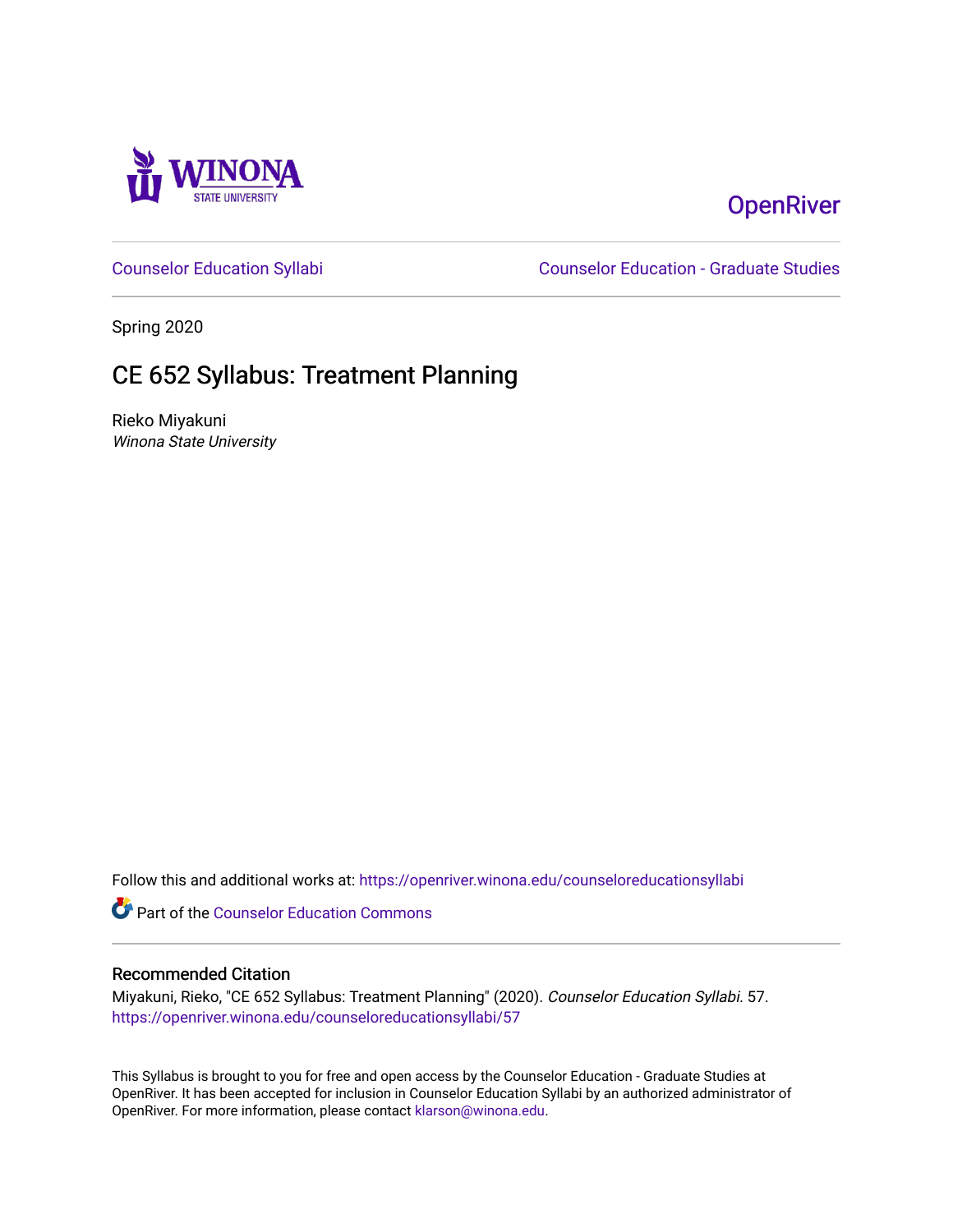|                                                                                                                            | acommun<br><b>Winona State University</b><br><b>Counselor Education Department</b><br>CE 652: Treatment Planning<br>Semester Hours: 3 |  |  |
|----------------------------------------------------------------------------------------------------------------------------|---------------------------------------------------------------------------------------------------------------------------------------|--|--|
| <b>Course Location</b>                                                                                                     | This class is hybrid (online $&$ live class meetings)                                                                                 |  |  |
|                                                                                                                            | Live class meeting schedules (Helble Hall 328):<br>5-8pm Wednesdays: 1/15, 1/29, 2/12, 2/26, 3/18, 4/1, 4/15, 4/29                    |  |  |
| <b>Instructor</b>                                                                                                          | Rieko Miyakuni, Ed.D. LPC(IL), NCC                                                                                                    |  |  |
| <b>Instructor Phone &amp;</b><br>507-457-5352<br>E-Mail<br>rieko.miyakuni@winona.edu                                       |                                                                                                                                       |  |  |
| <b>Program Website</b><br>https://www.winona.edu/counseloreducation/                                                       |                                                                                                                                       |  |  |
| <b>Instructor Office Location</b><br>Helble Hall 348<br>GPS address: 101 E. 7th St. Winona                                 |                                                                                                                                       |  |  |
| <b>Instructor Office Hours:</b><br>Mondays: $11am - 1:30pm$ (Winona) & 3-5pm (Rochester)<br>Wednesday: $2 - 5$ pm (Winona) |                                                                                                                                       |  |  |
| Thursdays (1/23, 2/6, 2/20, 3/5, 3/26, 4/2, 4/16, 4/30): 2:30-5pm (Rochester)<br>Any other Thursdays 3-5:30pm (Winona)     |                                                                                                                                       |  |  |

## **I. COURSE DESCRIPTION**

This course is designed to assist mental health counselors in designing client-centered, individualized, and culturally sound treatment plans for a wide variety of clinical mental health disorders. Course content will include a strong focus on the diagnosis of mental health disorders based on criteria from the DSM-5, and the subsequent treatment planning and provision of evidence based clinical care.

Students completing this course with a satisfactory evaluation will be familiar with evidence-based treatment as a philosophy of practice as well as interventions indicated for specific mental health disorders, and be able to create basic treatment plans that include evidence-based interventions for depression, anxiety disorders, substance abuse, and other common presenting problems, and construct means of evaluating client progress.

## **II. COURSE PREREQUISITES**

Prior to enrolling in this course, students must have completed:

- CE 601 (Foundations of Counseling)
- CE 658 (Microskills)
- CE 650 (Diagnosis and Psychopathology of Adults) or CE 651 (Diagnosis and
- Psychopathology of Children and Adolescents)
- CE 660 (Counseling Theory and Practice); Can be taken concurrently with CE 652

## **If you do not have the prerequisites listed above, you must drop the course. This is your responsibility and not the responsibility of the course instructor.**

## **III. COURSE OBJECTIVES**

Obj 1: Students will know the principles, models, and documentation formats of biopsychosocial case conceptualization and treatment planning.

Obj 2: Develop and understand how to implement treatment plans based on the gathering and synthesis of relevant information such as medical and mental health history, current symptoms, and assessment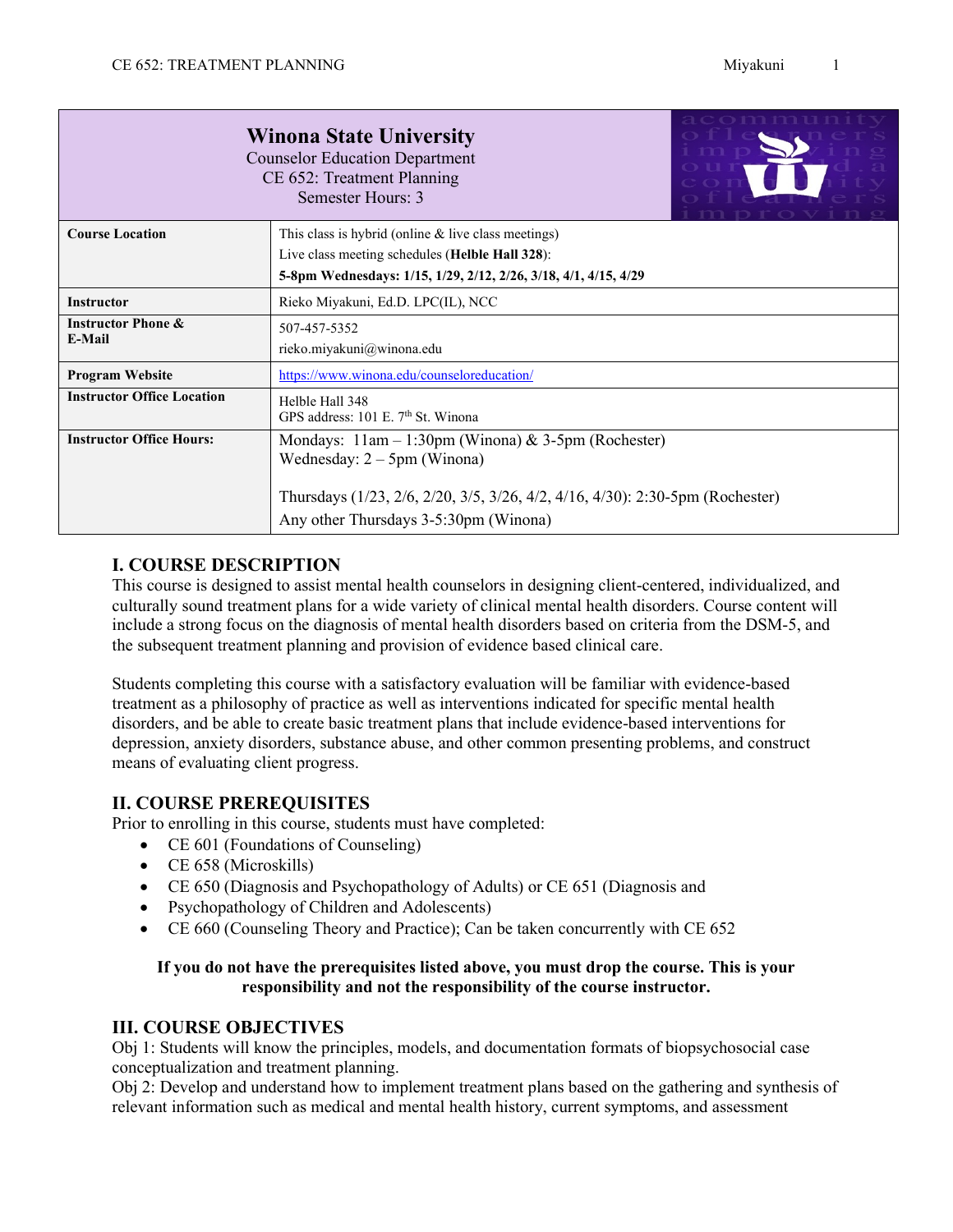results.

Obj 3: Incorporate strengths-based and evidence-based interventions within a treatment plan. Obj 4: Consider the multicultural issues in inherent in the practice of treatment planning in clinical mental health counseling.

## **IV. COURSE REQUIRED TEXTS, RESEARCH BASE & TECHNOLOGY**

#### **Two Required Textbooks:**

American Psychiatric Association (APA) (2013). *Diagnostic and statistical manual of mental disorders, (5th ed.)*. Washington, DC: Author ISBN-10: 9789386217967 ISBN-13: 978-9386217967

Reichenberg, L. W., & Seligman, L. (2016). *Selecting effective treatments: A comprehensive, systematic guide to treating mental disorders (5th ed.)*. Hoboken, NJ: Wiley & Sons. ISBN-10: 1118791355 ISBN-13: 978-1118791356

## **Recommended:**

Choose from just **one** of the following treatment planning guides, based on **your primary area of interest**:

- Jongsma, A., E., Petersen, L. M., & Bruce, T. J. (2014). *The complete adult psychotherapy treatment planner* (5th ed.). Hoboken, NJ: John Wiley & Sons.
- Jongsma, A., E., Petersen, L. M., McInnis, W. P., & Bruce, T. J. (2014). *The adolescent psychotherapy treatment planner* (5th ed.)*.* Hoboken, NJ: John Wiley & Sons.
- Jongsma, A., E., Petersen, L. M., McInnis, W. P., & Bruce, T. J. (2014). *The child psychotherapy treatment planner* (5th ed.). Hoboken, NJ: John Wiley & Sons.
- Dattilio, F. M., Jongsma, A., E., & Davis, S. D. (2015). *The family therapy treatment planner, with DSM-5 updates* (2nd ed.). Hoboken, NJ: John Wiley & Sons.
	- Additional materials and resources posted on the related course D2L page.

## **V. COURSE LEARNING OBJECTIVES**

Adhering to the designated 2009 CACREP Clinical Mental Health Counseling (CMHC) Standards, this course will provide an introduction to the following standards:

|      | <b>CACREP 2009</b>                                                                                                                                                                            |                 |                                            |              |                                      |                                      |
|------|-----------------------------------------------------------------------------------------------------------------------------------------------------------------------------------------------|-----------------|--------------------------------------------|--------------|--------------------------------------|--------------------------------------|
|      |                                                                                                                                                                                               |                 |                                            |              | <b>Location of Evaluation</b>        |                                      |
|      | <b>CMHC Standards &amp; Student Learning Objectives</b>                                                                                                                                       | LO <sub>S</sub> | Attendance,<br>Attitudes,<br>Participation | <b>Tests</b> | Two Theory-<br>based case<br>studies | Two<br><b>Treatment</b><br>plannings |
| A.6. | A.6. Recognizes the potential for substance use disorders to mimic and<br>coexist with a variety of medical and psychological disorders.                                                      |                 |                                            | X            |                                      |                                      |
| A.8. | A.8. Understands the management of mental health services and<br>programs, including areas such as administration, finance, and<br>accountability.                                            |                 | X                                          | X            |                                      |                                      |
| C.5. | C.5. Understands the range of mental health service delivery-such as<br>inpatient, outpatient, partial treatment and aftercare—and the clinical<br>mental health counseling services network. |                 | X                                          | X            |                                      |                                      |
| C.7. | C7. Knows the principles, models, and documentation formats of<br>biopsychosocial case conceptualization and treatment planning.                                                              |                 | X                                          | X            | x                                    |                                      |
| C.8. | C.8. Recognizes the importance of family, social networks, and<br>community systems in the treatment of mental and emotional disorders.                                                       |                 | X                                          | X            |                                      |                                      |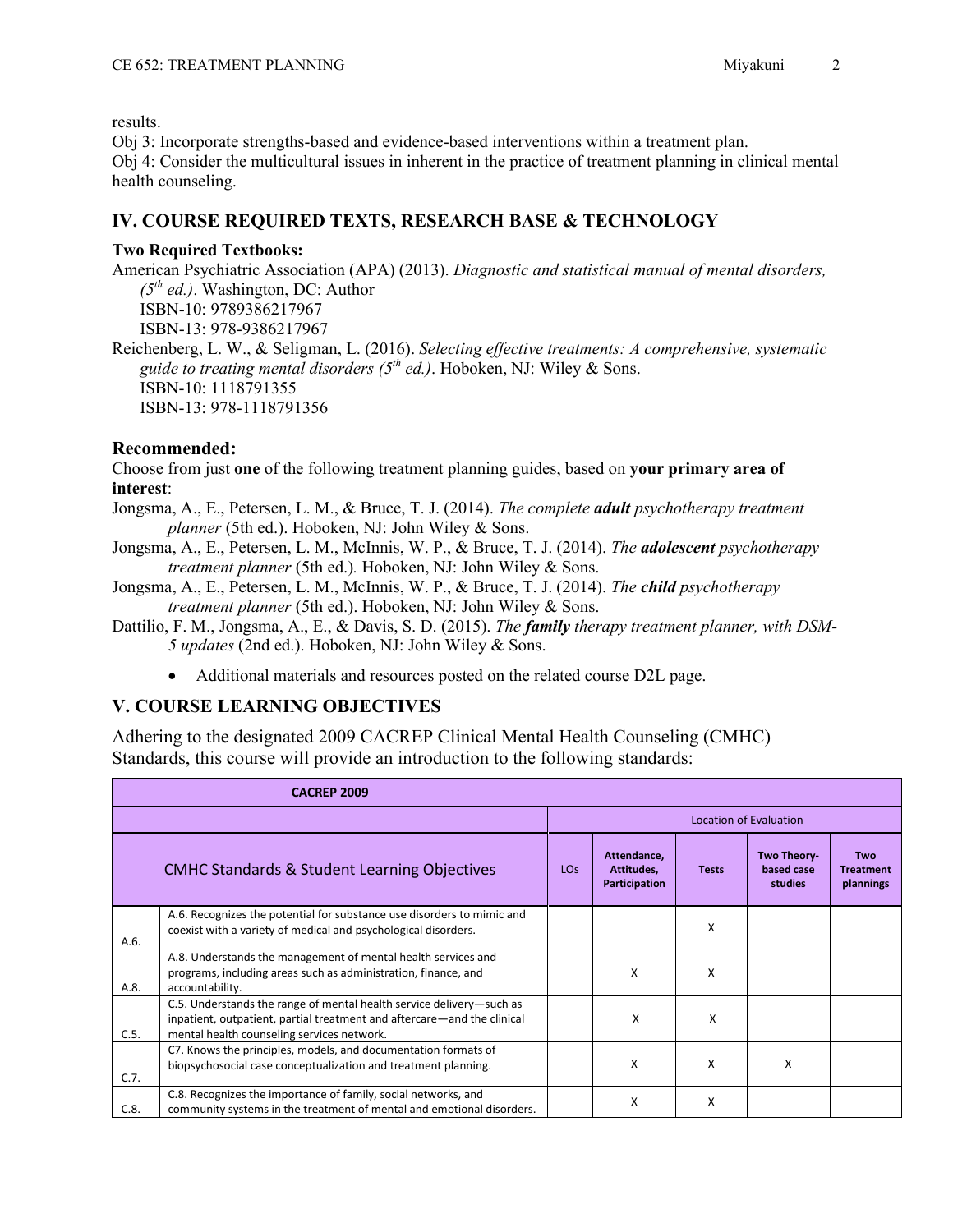| E.1.    | E.1. Understands how living in a multicultural society affects clients who<br>are seeking clinical mental health counseling services.                                                                                                                                                 | $\mathsf{x}$ | X            |   |   |
|---------|---------------------------------------------------------------------------------------------------------------------------------------------------------------------------------------------------------------------------------------------------------------------------------------|--------------|--------------|---|---|
| G.1.    | G.1. Knows the principles and models of assessment, case<br>conceptualization, theories of human development, and concepts of<br>normalcy and psychopathology leading to diagnoses and appropriate<br>counseling treatment plans.                                                     | X            | $\mathsf{x}$ | X |   |
| G.3.    | G.3. Understands basic classifications, indications, and contraindications<br>of commonly prescribed psychopharmacological medications so that<br>appropriate referrals can be made for medication evaluations and so<br>that the side effects of such medications can be identified. |              | X            |   |   |
| 1.3.    | I.3. Knows evidence-based treatments and basic strategies for evaluating<br>counseling outcomes in clinical mental health counseling.                                                                                                                                                 | X            |              | X | X |
| $K.1$ . | K.1. Knows the principles of the diagnostic process, including differential<br>diagnosis, and the use of current diagnostic tools, such as the current<br>edition of the Diagnostic and Statistical Manual of Mental Disorders<br>(DSM).                                              |              |              | X | X |
| K.2.    | K2. Understands the established diagnostic criteria for mental and<br>emotional disorders, and describes treatment modalities and placement<br>criteria within the continuum of care                                                                                                  |              |              | X | X |
| K.3.    | K3. Knows the impact of co-occurring substance use disorders on<br>medical and psychological disorders.                                                                                                                                                                               |              |              | X | X |
| L.1.    | L.1. Demonstrates appropriate use of diagnostic tools, including the<br>current edition of the DSM, to describe the symptoms and clinical<br>presentation of clients with mental and emotional impairments.                                                                           |              |              | X | X |
| L.2.    | L.2. Is able to conceptualize an accurate multi-axial diagnosis of disorders<br>presented by a client and discuss the differential diagnosis with<br>collaborating professionals.                                                                                                     |              |              | X | X |

## **VI. METHODS OF INSTRUCTION**

The instructor will employ a variety of instructional methods to facilitate student learning including:

- Lecture / Discussion
- Case studies and responses to structured exercises
- Use of technology and media including video-recordings, films, and PowerPoints
- Internet-based learning
- Reflective self-evaluation

## **VII. COURSE EVALUATION METHODS**

| Course<br>Obj. | <b>Assignment</b>                    | <b>Due Date</b>                                                                      | <b>Points</b>                |
|----------------|--------------------------------------|--------------------------------------------------------------------------------------|------------------------------|
| 1, 3           | Attendance, Attitudes, Participation | 8 Live Class Meetings (Wednesdays):<br>1/15, 1/29, 2/12, 2/26, 3/18, 4/1, 4/15, 4/29 | 10 points each $x 8$<br>(80) |
|                | Tests during online class            | Twenty Chapter Tests:<br>Sep. 8, Sep. 22, Oct. 6, Oct. 13, Nov. 3, Nov. 17, Dec. 1   | (220)                        |
| $1 - 4$        | Two Theory-based Case Study Papers   |                                                                                      | $(50) \times 2$              |
| $1 - 4$        | Two Treatment Planning Assignments   |                                                                                      | $(50)$ x 2                   |
|                |                                      |                                                                                      | 500                          |

**IMPORTANT:** Late work is not accepted except in extreme circumstances and with prior permission of instructor. A grade of Incomplete (I or IP) will not be awarded except under extraordinary circumstances such as prolonged illness. If such circumstances arise, it is the student's responsibility to notify the instructor immediately.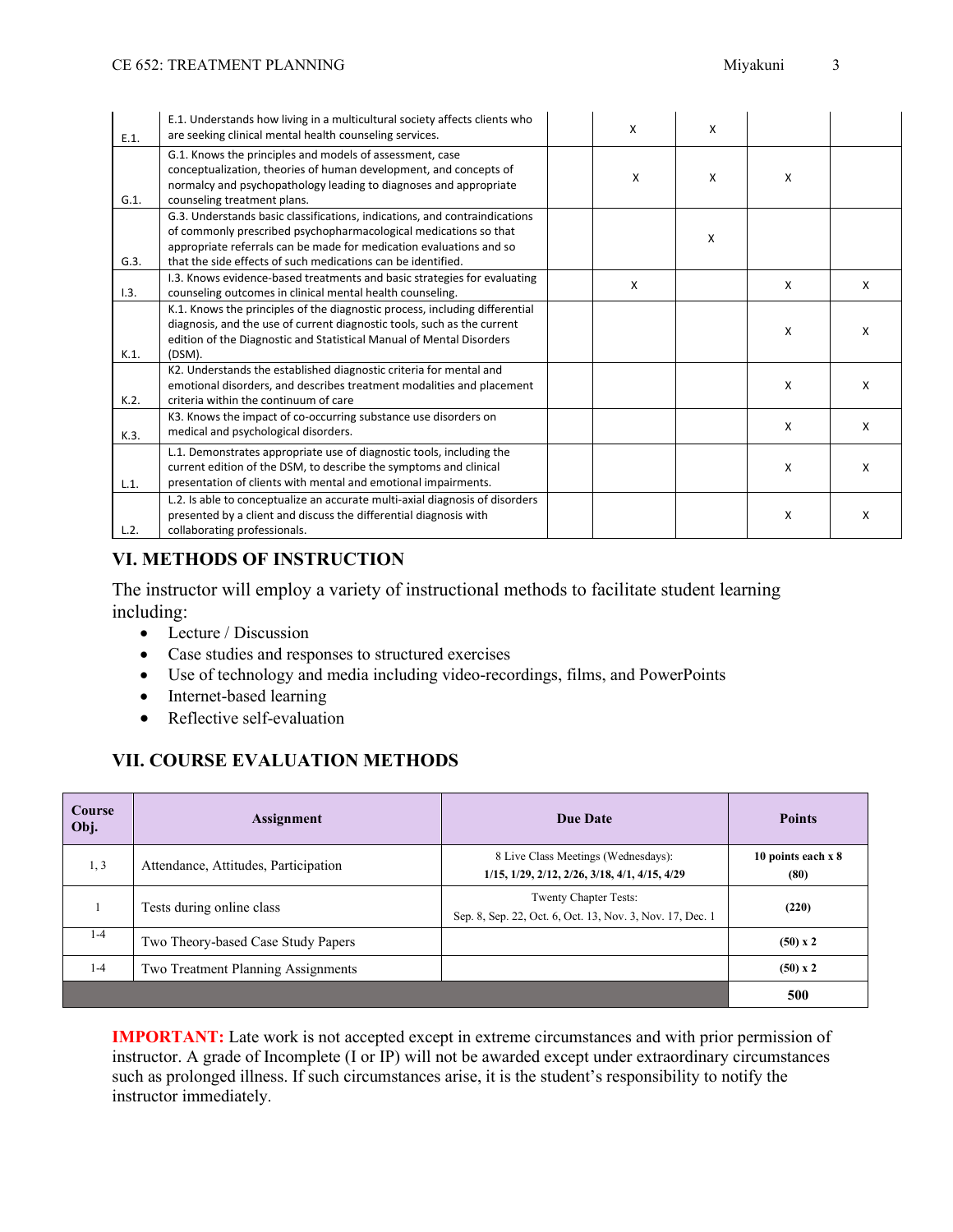## **A. Description of Assignments**

#### **1. Attendance, Attitudes, and Participation (10 points each class x 8)**

Attendance and participation in classroom activities are essential in order for students to gain full benefit from this course. Students are expected to attend all class sessions and contribute to the class by presenting their ideas, reactions, questions and concerns in relation to class discussion. If you know that you are going to miss more than one class this semester, it is better to postpone registration until the next semester when you will be able to be present for all the classes.

*Please note:* In the event of a missed class, the course instructor expects students to notify the instructor of the reasons for missing the class in writing (e.g., email). Informing the instructor of an absence from class does not guarantee an "excused" absence. Additional documentation may be requested as the discretion of the course instructor.

Here are steps to access to Academic Video Online (Alexander Street)

1) Go to the library home page, click "Databases", and click "A", which will open all the databases whose title starts with A in a new tab. Academic Video Online is on the third on the list. 2) When you click Academic Video Online, it will open in a new tab. You will see there are 68,401 videos that the Winona State University has access to through its subscription to the database. 3) Type "Diagnostic Criteria" in the search box. If that does not work, include "Microtraining Associates"

4) If 3) did not get you to the video, click funnel icon to filter your search. You will see 6 ways to narrow your search. Scroll down "Publisher" box to find "Microtraining Associates (521)", click that, and click "Mental Illnesses" in "Subject" box. It appears there are still search boxes, no videos, but you need to scroll down as the results are listed under these filter function boxes.

You may be prompted to log into the library via your StarID and PW.

Hope you enjoy the reading and the video.

#### **NOTE: Any issues related to viewing the videos, you must directly contact the library as they need to fix the proximity, subscription, or other technical issues.**

| <b>Front Desk</b>  | <b>Digital Learning Commons</b> |
|--------------------|---------------------------------|
| 507.457.5149       | 507.457.5240                    |
| library@winona.edu | DLC@winona.edu                  |

#### **2. Tests (220)**

During each online class, students are to complete two assignments: watch video(s) and take a test. The video(s) will supplement your reading and comprehension of the disorders. The test is based on the textbook and must be completed by 11:59pm Saturdays of each online class week Tests are located under the Assessments tab, Quizzes. Time is unlimited; however, each test must be taken in one-sitting. The numbers of question items vary.

### **3. Two Theory-based Case Study and Treatment Planning Papers**

#### **Part 1: Theory-based Case Conceptualization**

Counselors are responsible to identify and utilize a theory and technique that fit for the client and the specific problems. Although symptom-based treatment plans, which derived from the medical model are necessary for third-party reimbursement, treatment plans without thoroughly conceptualizing the client/case from a theoretical perspective are less likely to lead successful treatment outcomes. Thus, students must be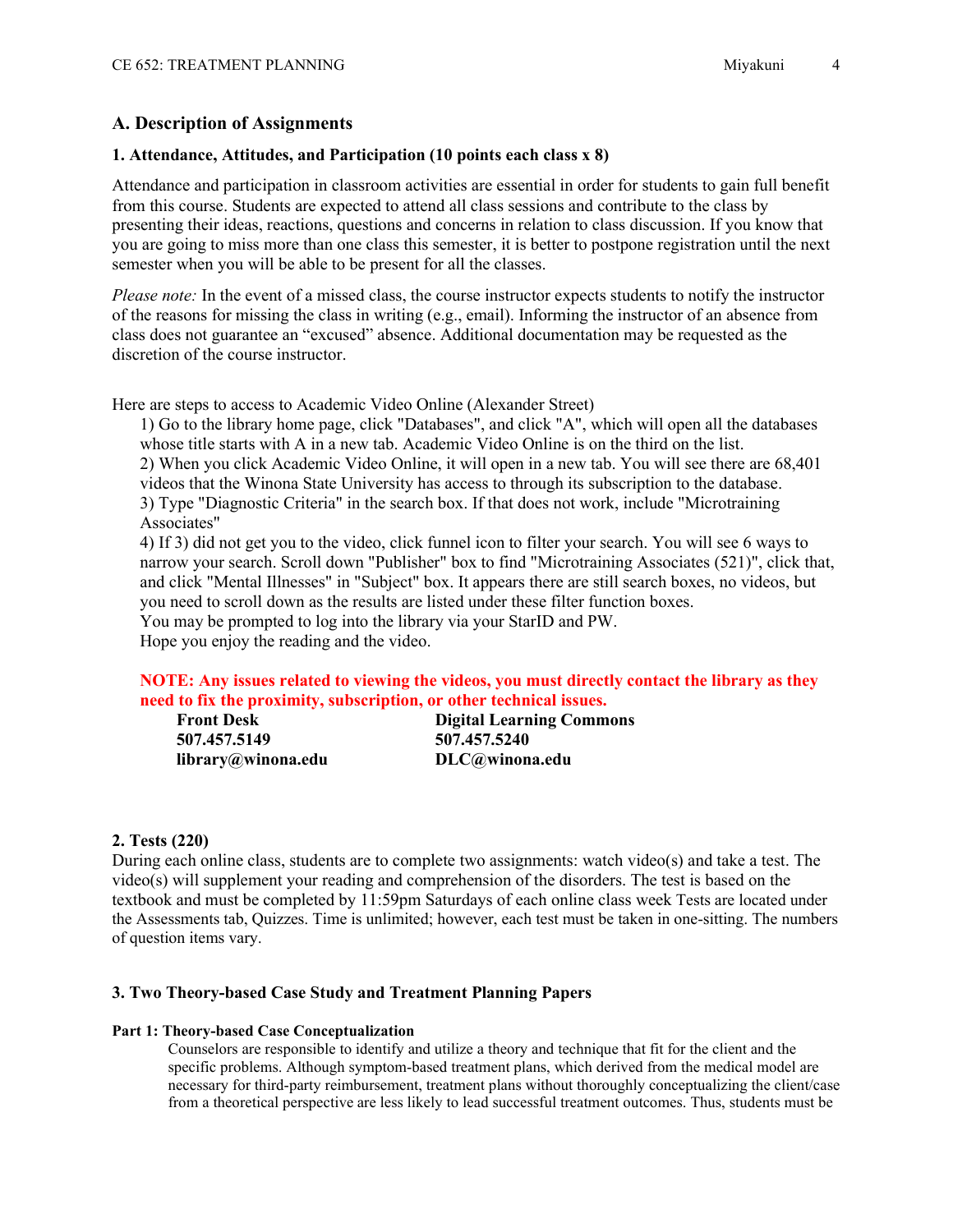able to apply a theory to understand and conceptualize the client's presenting issues. Students will choose a theory and conceptualize the case/vignette based on their chosen theory. **Select Theory for theory-based case conceptualization:** Students will choose one theory from the following: Psychodynamic, Jungian, Adlerian, person-centered, existential, gestalt, cognitive-behavioral, systemic family counseling, solutionbased, collaborative, narrative or feminist. Integrative is not an option for this assignment. Students will develop an **2-4 pages** paper with a theory-specific case conceptualization with treatment plan for their theory of choice.

- a. **Vignettes:** Each student will choose a disorder category below and two (2) movies listed:
	- Neurodevelopmental Disorders (Rain Main, I am Sam, What's Eating Gilbert Grape?, Forrest Gump)
	- Bipolar Disorders (Mr. Jones, The Hours)
	- Mood Disorders (Prozac Nation)
	- Obsessive-Compulsive and Related Disorders (The Aviator, What About Bob?, As Good as it Gets)
	- Feeding and Eating Disorders (To the Bone, Perfect Bod, Girl, Interrupted, Sharing the Secret)
	- Disruptive, Impulse-Control, and Conduct Disorders (Lady Sings the Blues, Leaving Las Vegas)
	- Personality Disorders (The Aviator, Fatal Attraction, Tyler Perry's Acrimony)
	- Schizophrenia Spectrum and Other Psychotic Disorders (A Beautiful Mind)
	- Dissociative Disorders (Me, Myself, & Irene; Sybil)
	- **Any other movies with the instructor's approval.** Failure to do so will result in NO GRADE on your assignment. Please provide a brief summary of story, characters, and what disorder that you will be developing a treatment planning for. **OR**
	- A personal life situation the student is comfortable discussing in the paper (students should choose a situation that is fairly well resolved for this exercise rather than a currently painful issues).
	- Any other source of vignette instructor finds appropriate.
	- **Please seek the instructor's approval for the selection**; Failure to do so will result in NO GRADE on your assignment. Please provide a brief summary of story, characters, and what disorder that you will be developing a treatment planning for.
- b. Write one-page summary (double space) for the case client using. You must use the Assessment Summary (Appendix A) and the Mental Status Exam form (Appendix B) and attach to the summary page.

Helpful videos on counseling theories by Dr. Gehart <https://masteringcompetencies.com/Youtube/page8/index.html>

#### **Part 2: Treatment Plans**

- *c.* **Treatment Plan:** Develop a treatment plan by using the DO A CLIENT MAP conceptual framework from Reichenberg & Seligman (2018);
- *d.* Summarize information of empirically supported treatment(s) for the disorder category (minimum of five research articles to support this section); and
- *e.* Discuss multicultural consideration, and challenges/difficulties in working with such a client specifically and a client in general diagnosed with such a disorder (e.g., things to avoid, things to be mindful of, and common misconceptions).
- *f.* Each treatment plan should be designed using a *single theory*, e.g., solution-focused, psychodynamic, Jungian, etc

Item *c*, *d*, *e* and *f* should be 4-6-page length not including references page. APA style should be strictly followed.

*Citations:* Students will need to cite **5 original academic sources** for the theory chosen for the treatment plan, the presenting issues, evidence-based treatments for the treatment, and/or other relevant components of the case conceptualization and treatment plan. The sources must be academic articles or books—online web and wiki pages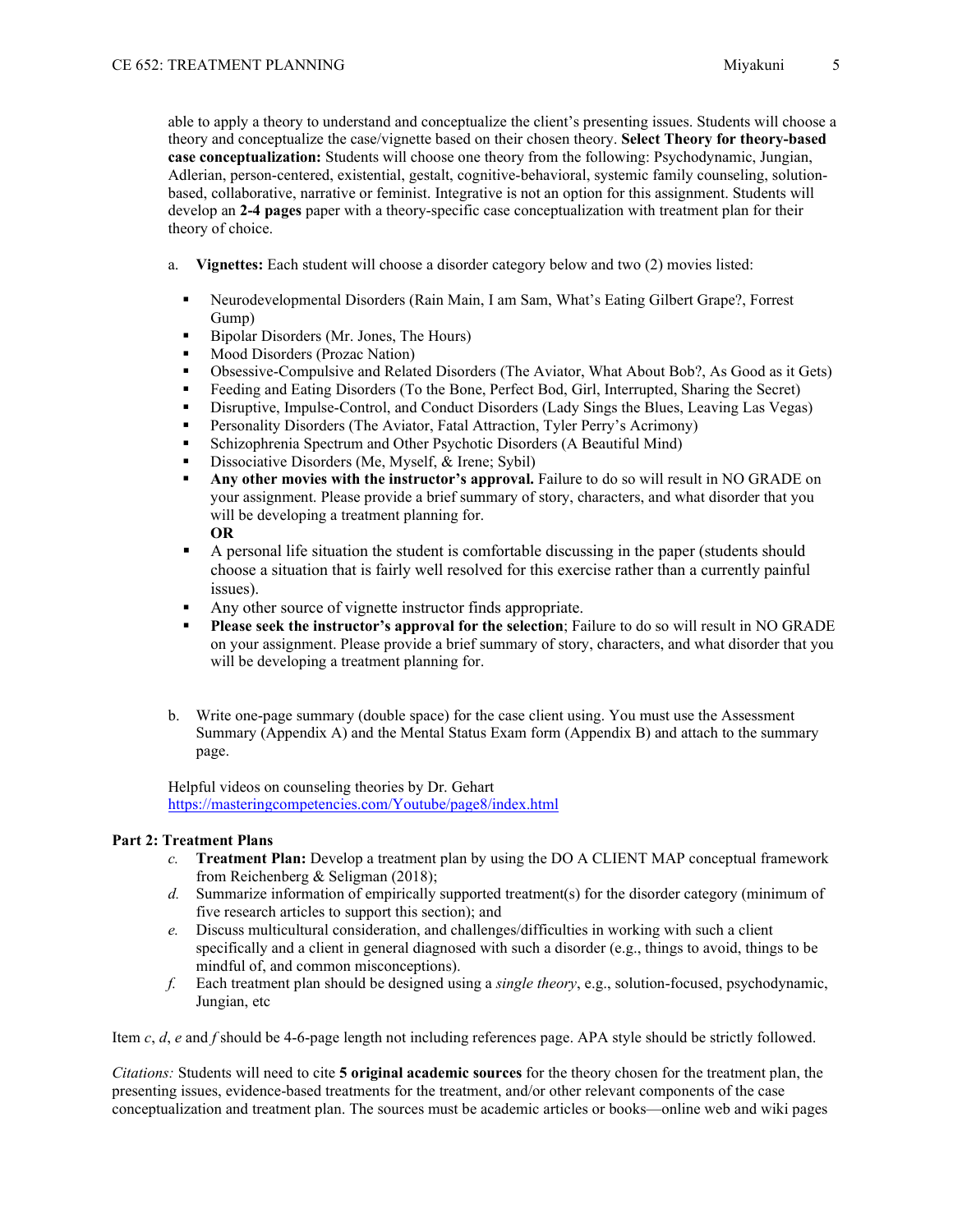will not count towards this total).

#### *Format Instructions*

All assignments must be typed in accordance with the current edition of the APA *Publication Manual*. Additionally, students should use the following guidelines:

- The papers must be double spaced in *12 point*, Times New Roman. Use *1.0 inch margins on all sides*; this is to ensure that everyone has a similar understanding of "one page."
- Students are encouraged to use *headers* to structure their papers. Please use the format for two levels of headers; bolding may be added to level one and italics are required for level 2.

## **B. Grading for Course Overall Grading Scale (Course):**

#### **NOTE: Due dates for all assignments are located in COURSE SCHEDULE**

| Percentage   | Grade | Percentage  | Grade | Percentage   | Grade |
|--------------|-------|-------------|-------|--------------|-------|
| $92 - 100\%$ |       | $72 - 81\%$ |       | Below $62\%$ |       |
| $82 - 91\%$  | В     | $63 - 71\%$ |       |              |       |

**IMPORTANT:** While assignment rubrics will be available, it is important to know that merely meeting the criteria of the rubric will not guarantee a grade A. In order to earn an A, students must do an A-quality work. Thorough work may reflect that students have done proof-reading, utilized the writing center in order to help one produce a graduate level writing in APA style, the library databases to supplement completion of the assignment (e.g., peer-reviewed journal articles, livestreaming educational media)

#### **VIII. UNIVERSITY EXPECTATIONS & COURSE POLICIES**

#### **A. University Expectations and Resources**

- **Diversity Statement:** This is meant to be a safe, welcoming, and inclusive classroom environment for students of all races, ethnicities, sexual orientations, gender identities/variances, ages, religions, economic classes, and ability statuses. As such, you will be encouraged and challenged to use language and basic counseling techniques that are respectful, inclusive, representative and culturally appropriate.
- **Academic Integrity:** Students are expected to practice professionalism and academic integrity in all assignments and class discussions. This includes but is not limited to treating other students and the professor respectfully, engaging in meaningful class discussions, thinking and writing critically and thoughtfully, creating original works, and citing all resources using APA format. Plagiarism will result in loss of credit for this course, and further consequences may result from the university system. The collegiate policy on plagiarism and cheating is outlined in the Student Handbook. It is your responsibility to be aware of this policy. You can also find it online at: [http://www.winona.edu/sld/academicintegrity.asp.](http://www.winona.edu/sld/academicintegrity.asp)
- **Electronic Device Notice:** As a matter of courtesy to your classmates and the instructor, please turn off your beepers, cell phones, and any other electronic devices that make any noise.
- **Laptop/PDA Policy:** Excluding students with a documented disability, the use of laptops and PDAs in class is prohibited without prior permission of the instructor.
- **Class Visitor Policy:** Due to the clinical nature of this course in this curriculum, visitors of any age are not allowed without prior permission of the instructor.
- **E-mail Policy:** You are assigned a university e-mail account that will be used by professors. Students should make every effort to get to know their account and check it regularly.
- **Accommodations:** Students with documented disabilities who may need accommodations, who have any medical emergency information the instructor should know of, or who need special arrangements in the event of an evacuation, should make an appointment with the instructor as soon as possible, no later than the 1st week of the term. According to Section 504 of the Rehabilitation Act of 1973, students with disabilities have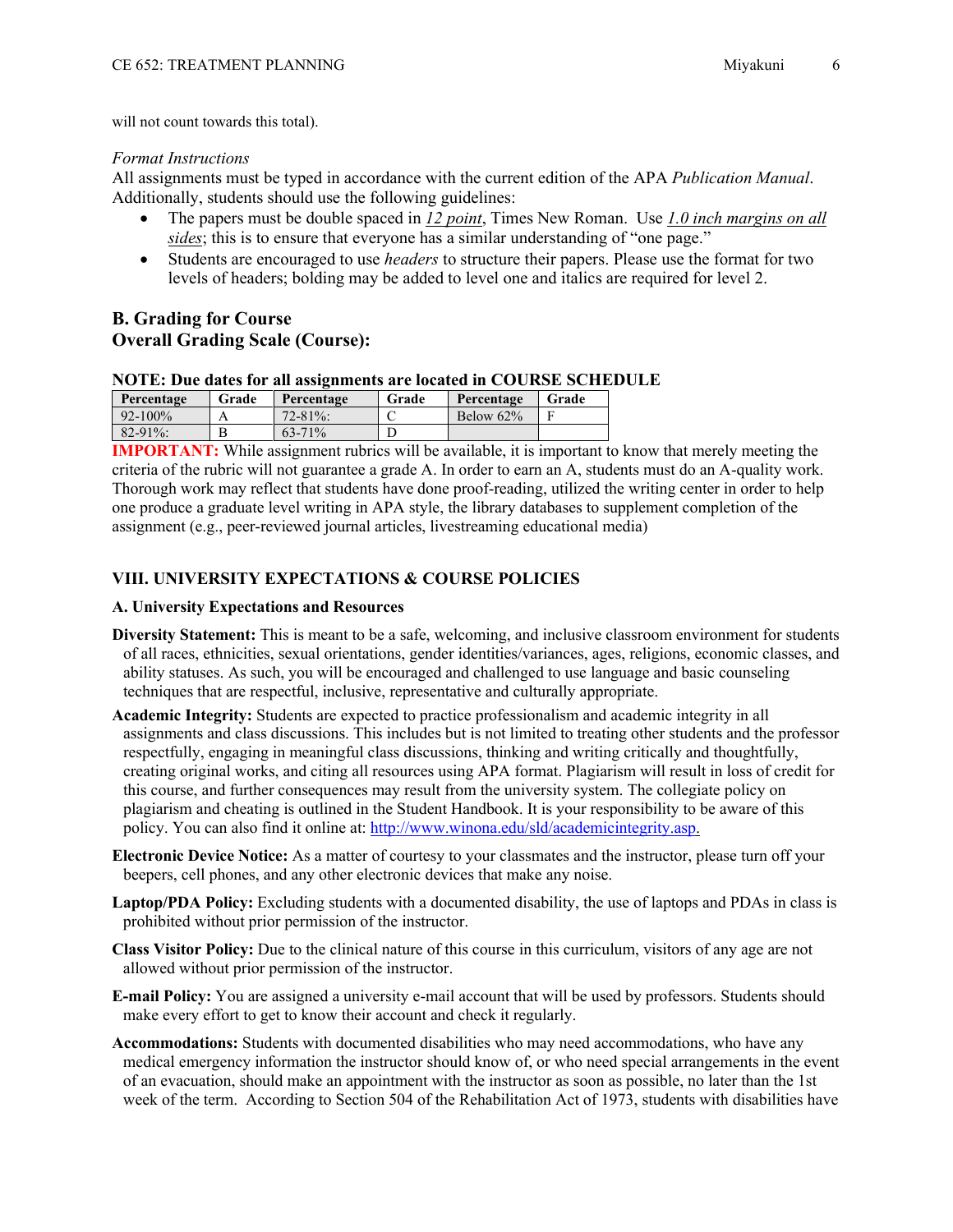the right to receive necessary reasonable accommodations and support services to allow equal access at Winona State University. If you have a disability that requires accommodations, you are eligible for support through access services, found at [http://www.winona.edu/accessservices/gettingstarted.asp.](http://www.winona.edu/accessservices/gettingstarted.asp)

**Commitment to Inclusive Excellence:** WSU recognizes that our individual differences can deepen our understanding of one another and the world around us, rather than divide us. In this class, people of all ethnicities, genders and gender identities, religions, ages, sexual orientations, disabilities, socioeconomic backgrounds, regions, and nationalities are strongly encouraged to share their rich array of perspectives and experiences. If you feel your differences may in some way isolate you from WSU's community or if you have a need of any specific accommodations, please speak with the instructor early in the semester about your concerns and what we can do together to help you become an active and engaged member of our class and community. Campus resources for students: [http://www.winona.edu/diversity/estatement.asp.](http://www.winona.edu/diversity/estatement.asp)

#### **B. Graduate Student Resources**

**General Information:** Academic calendar, forms and other procedures for graduate students can be found at <http://www.winona.edu/gradstudies/currentstudents.asp>

WSU-Rochester Student & Campus Services, UCR Room SS128, 285-7100, [\(www.winona.edu/rochester/\)](http://www.winona.edu/rochester/): RCTC Counseling Center, UCR Room SS133; 285-7260 [\(www.rctc.edu/counseling\\_career\\_center/\)](http://www.rctc.edu/counseling_career_center/) UCR Learning Center, UCR Room AT306; 285-7182

**Counseling Services:** Graduate school can be very stressful. Counselors are available in Winona and through partnership with RCTC on the UCR campus to help you with a wide range of difficulties.

WSU counselors in Winona are located in the Integrated Wellness Complex 222 and they can be reached at 457-5330. The RCTC Counseling Center is located in SS 133 and can be reached at 285-7260.

**Other Support Services:** WSU-Rochester Student & Campus Services Office and the WSU Inclusion and Diversity Office are dedicated to helping students of all races, ethnicities, economic backgrounds, nationalities, and sexual orientations. They offer tutoring and a wide range of other resources.

The WSU-R Student & Campus Services Office is located in Room SS128 on the UCR campus and can be reached at 285-7100. The WSU Inclusion & Diversity Office is located in Kryzsko Commons Room 122, and they can be reached at 457-5595. Information about the *KEAP Center*, dedicated to supporting diversity on campus, can be found here: [http://www.winona.edu/diversity/22.asp.](http://www.winona.edu/diversity/22.asp)

*UCR Learning Center – Rochester***:** For help with writing and the development of papers on the WSU-Rochester campus, contact personnel in AT306 or call 285-7182.

*Writing Center - Winona:* The Writing Center offers free, individualized instruction in all forms and disciplines during any stage of writing, reading, or research. Call 507.457.5505 for an appointment. Walk-ins also welcome.

- College writing can be a demanding mix of academic language, research knowledge, argument and personal expression. The friendly, talented staff of the WSU WritingCenter is waiting to help students discover solutions to their writing needs. Located in **Minne 348**, the Writing Center offers free, individualized instruction in all forms and disciplines during any stage of writing, reading or research.
- You can make an [appointment](https://nam02.safelinks.protection.outlook.com/?url=https%3A%2F%2Ftutortrac.winona.edu%2FTracWeb40%2FDefault.html&data=02%7C01%7Crieko.miyakuni%40winona.edu%7Cbf9f70f43fed4cab718608d7267533aa%7C5011c7c60ab446ab9ef4fae74a921a7f%7C0%7C0%7C637020157438132294&sdata=FvaxpyiO8vfwisQ6yn9Azmp4AVIHuDhSuGOL1Frr8l8%3D&reserved=0) for the WritingCenter on our homepage. The Writing Center prioritizes appointments, but walk-ins are welcome. Please call us at 457-5505 for more information.

**Student Grievances:** Students are encouraged to speak directly with instructors when concerns arise. When issues cannot be resolved between the student and the instructor, students have the right to due process. Such complaint procedures are available online at:<http://www.winona.edu/sld/studentgrievance.asp>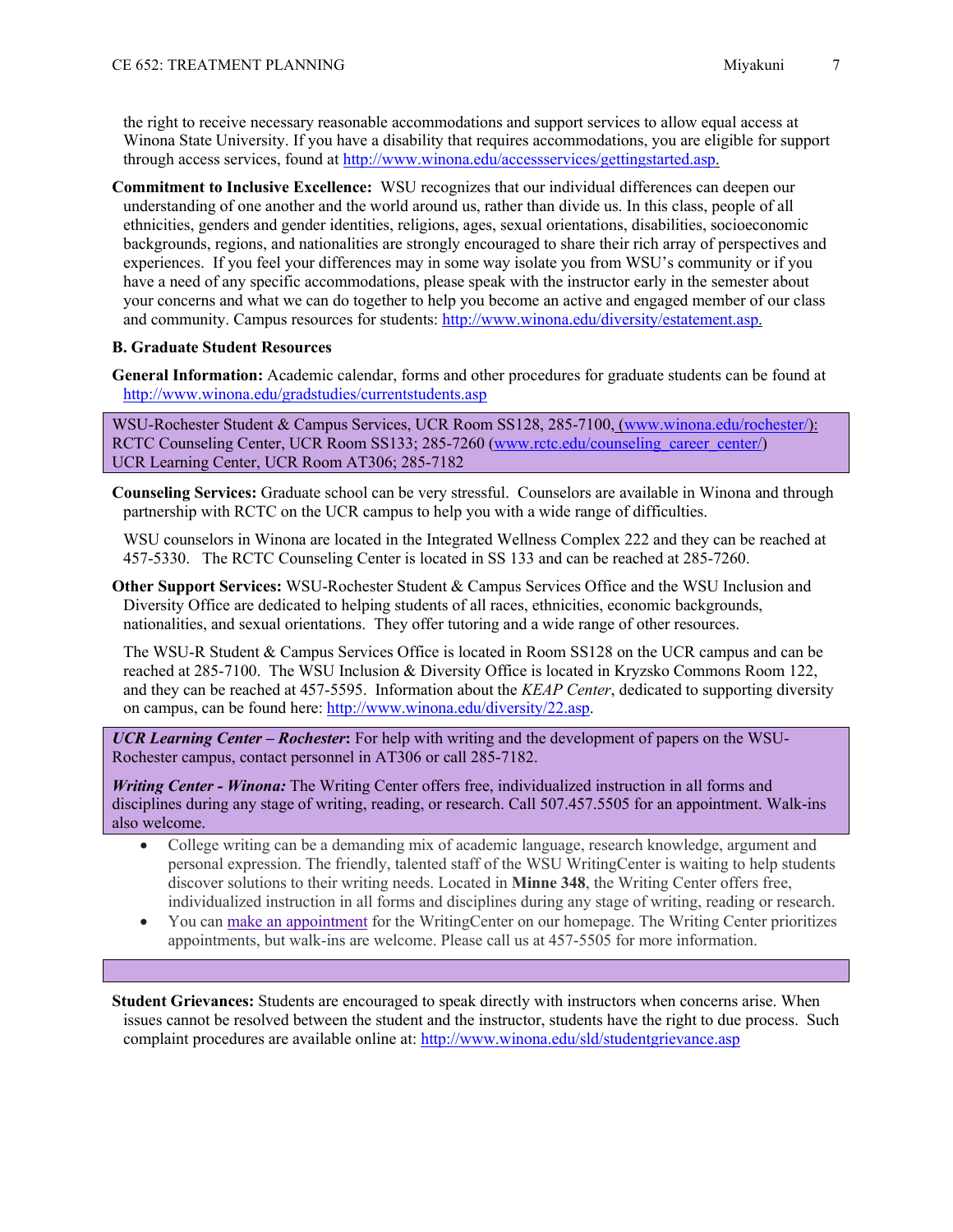## CE 652: TREATMENT PLANNING 8

### **IX. COURSE SCHRDULE\*** Schedules are subject to change **5-8pm Wednesdays: 1/15, 1/29, 2/12, 2/26, 3/18, 4/1, 4/15, 4/29**

| Week                                                                                     | <b>Topics/Activities</b>                                                                                                                  | Readings & Videos                                                                                                                                                                                                                                                                                                                                                                                                                  | <b>Assignments Due</b>                  |
|------------------------------------------------------------------------------------------|-------------------------------------------------------------------------------------------------------------------------------------------|------------------------------------------------------------------------------------------------------------------------------------------------------------------------------------------------------------------------------------------------------------------------------------------------------------------------------------------------------------------------------------------------------------------------------------|-----------------------------------------|
| Week 1<br>Jan 13 - Jan 17                                                                | <b>In-Class Discussion Topics</b>                                                                                                         | Review syllabus                                                                                                                                                                                                                                                                                                                                                                                                                    |                                         |
| <b>First Live Class</b><br>Meeting<br><b>Jan 15</b>                                      | Class Orientation (introduction, review<br>syllabus, course overview)                                                                     | Reichenberg & Seligman (R & S)<br>Introduction                                                                                                                                                                                                                                                                                                                                                                                     |                                         |
| Week 2<br>Jan 20 - Jan 24<br>Online                                                      | <b>Online Class Topics</b><br>Take tests (Chapters 1-3)<br>Neurodevelopmental Disorders<br>Schizophrenia & Other psychotic disorders      | R & S<br>Neurodevelopmental Disorders<br>Schizophrenia & Other psychotic disorders<br><b>Alexander Street Videos</b><br>Neurodevelopmental Disorders (Microtraining Associates,<br>2016)<br>Schizophrenia & Other psychotic disorders (Microtraining<br>Associates, 2016)<br>Optional readings<br><b>DSM</b><br>$pp. 31 - 86$ Neurodevelopmental Disorders<br>pp. 87 - 122 Schizophrenia Spectrum and Other Psychotic<br>Disorders | Tests due by 11:59pm Saturday Jan<br>25 |
| Week 3<br>Jan 27 – Jan 31<br><b>Second Live</b><br><b>Class Meeting</b><br><b>Jan 29</b> | <b>In-Class Discussion Topics</b><br>Neurodevelopmental Disorders<br>$\bullet$<br>Schizophrenia & Other psychotic disorders               | R & S<br><b>Bipolar and Related Disorders</b><br>Alexander Street Video<br>Bipolar Disorders (Microtraining Associates, 2015)<br>Optional<br><b>DSM</b><br>pp. 123 - 154 Bipolar and Related Disorders                                                                                                                                                                                                                             |                                         |
| Week 4<br>$Feb 3 - Feb 7$<br>Online                                                      | <b>Online Class Topics</b><br>Take tests (Chapters $4 & 5$ )<br><b>Bipolar and Related Disorders</b><br>Depressive Disorders<br>$\bullet$ | R & S<br>Depressive Disorders<br><b>Alexander Street Videos</b><br>Depressive Disorders (Microtraining Associates, 2015)<br>Theoretical Case Conceptualization and Treatment Planning<br>(Governors State University)                                                                                                                                                                                                              | Tests due by 11:59pm Saturday Feb.<br>8 |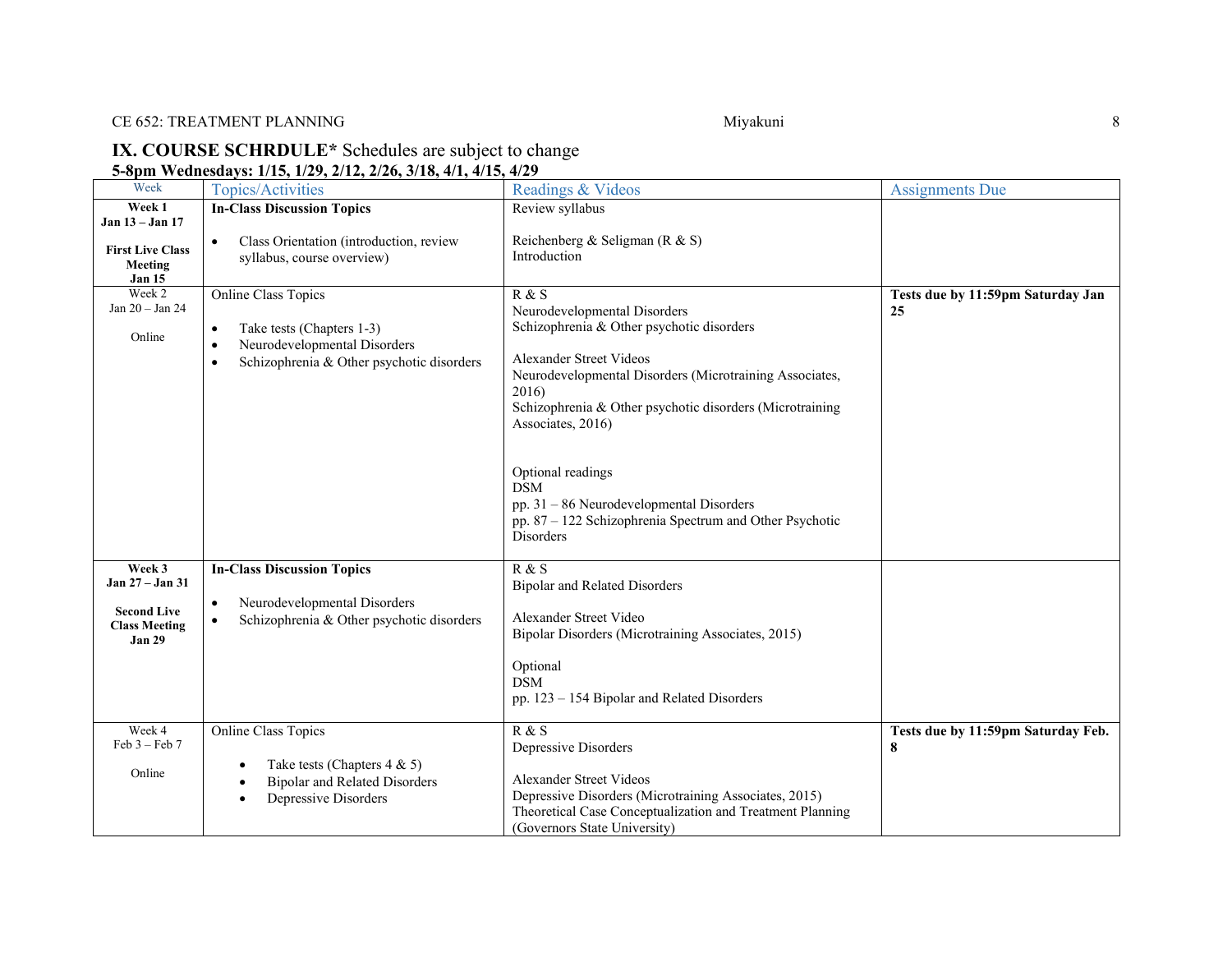|                                                                                   | CE 652: TREATMENT PLANNING                                                                                                                                      | Miyakuni                                                                                                                                                                                                                                                                                                                                | 9                                       |
|-----------------------------------------------------------------------------------|-----------------------------------------------------------------------------------------------------------------------------------------------------------------|-----------------------------------------------------------------------------------------------------------------------------------------------------------------------------------------------------------------------------------------------------------------------------------------------------------------------------------------|-----------------------------------------|
| Week 5<br>Feb 10 - Feb 14<br><b>Third Live Class</b><br>Meeting<br>Feb 12         | <b>In-Class Discussion Topics</b><br><b>Bipolar and Related Disorders</b><br>$\bullet$<br>Depressive Disorders<br>$\bullet$                                     | Optional<br><b>DSM</b><br>pp. 155 - 180 Depressive Disorders<br>R & S<br>Ch 6 Anxiety Disorders<br>Alexander Street Video<br>Anxiety Disorders (Microtraining Associates, 2015)<br>Optional Video 2 (Pick one from Alexander Street Video or<br>Films on Demand)<br>Optional<br><b>DSM</b><br>pp. 189 - 232 Anxiety Disorders           |                                         |
| Week 6<br>Feb 17 - Feb 21<br>Online                                               | Online Class Topics<br>Take tests (Chapters 6 & 7)<br>$\bullet$<br><b>Anxiety Disorder</b><br>Obsessive-Compulsive and Related<br>$\bullet$<br><b>Disorders</b> | R & S<br>Ch 7 Obsessive-Compulsive and Related Disorders<br>Obsessive-Compulsive & Related Disorders (Microtraining<br>Associates, 2015)<br>Optional Video 2 (Pick one from Alexander Street Video or<br>Films on Demand)<br>Optional<br><b>DSM</b><br>pp. 235 - 264 Obsessive-Compulsive and Related Disorders                         | Tests due by 11:59pm Saturday Feb<br>22 |
| Week 7<br>Feb 24 - Feb 28<br><b>Fourth Live</b><br><b>Class Meeting</b><br>Feb 26 | <b>In-Class Discussion Topics</b><br><b>Anxiety Disorders</b><br>$\bullet$<br>Obsessive-Compulsive and Related<br>$\bullet$<br><b>Disorders</b>                 | R & S<br>Ch 8 Trauma- and Stressor-Related Disorders<br><b>Alexander Street Videos</b><br>Trauma- and Stressor-Related Disorders (Microtraining<br>Associates, 2015)<br>Optional Video 2 (Pick one from Alexander Street Video or<br>Films on Demand)<br>Optional<br><b>DSM</b><br>pp. 265 - 290 Trauma- and Stressor-Related Disorders |                                         |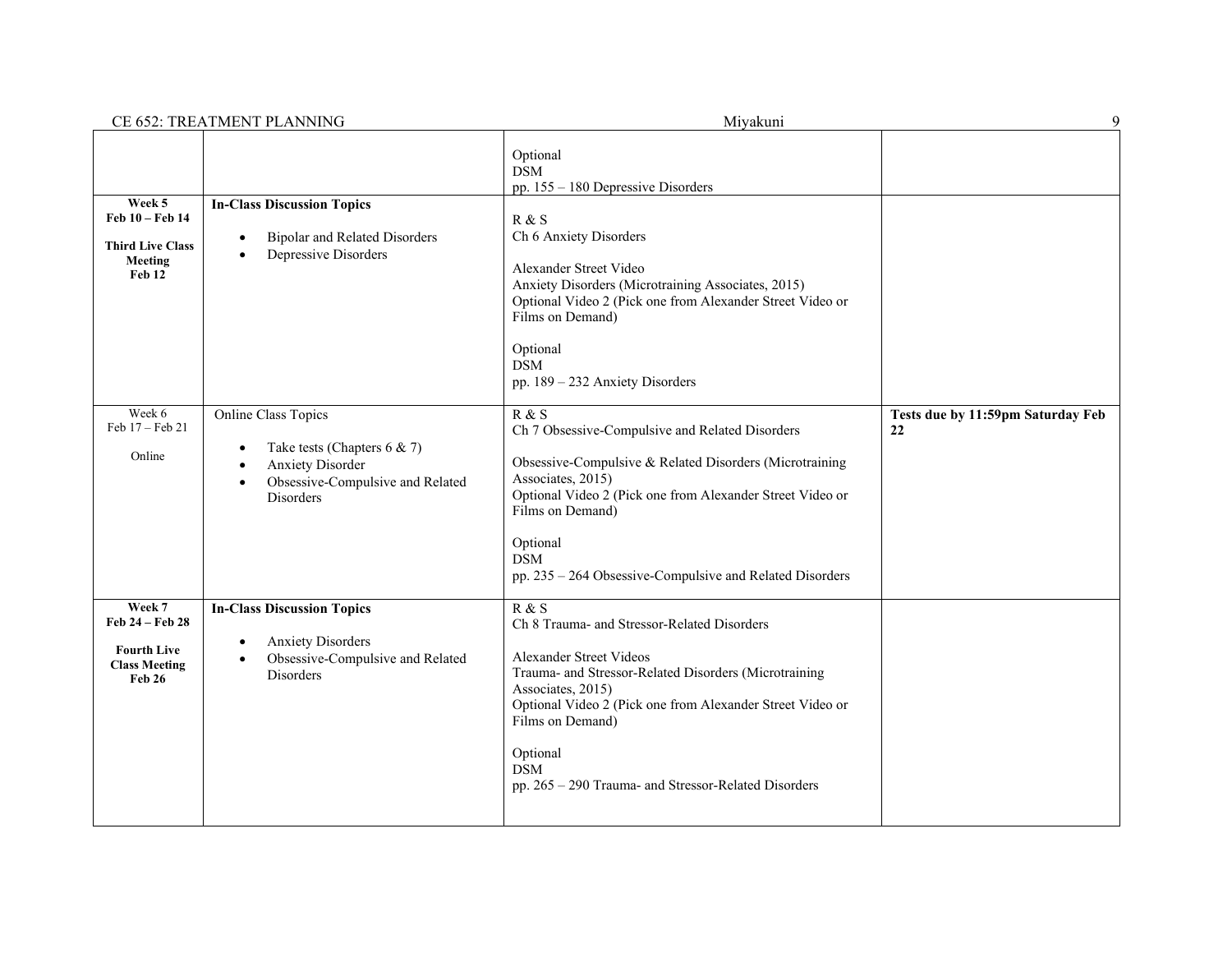|                                                                                   | <b>CE 652: TREATMENT PLANNING</b>                                                                                                                                                                                                                                                                        | Miyakuni                                                                                                                                                                                                                                                                                                                                                       | 10                                                                                                                                            |
|-----------------------------------------------------------------------------------|----------------------------------------------------------------------------------------------------------------------------------------------------------------------------------------------------------------------------------------------------------------------------------------------------------|----------------------------------------------------------------------------------------------------------------------------------------------------------------------------------------------------------------------------------------------------------------------------------------------------------------------------------------------------------------|-----------------------------------------------------------------------------------------------------------------------------------------------|
| Week 8<br>Mar $2 -$ Mar 6<br>Online                                               | Online Class Topics<br>Take tests (Chapters 8 & 9)<br>$\bullet$<br>Trauma- and Stressor-Related Disorders<br>$\bullet$<br>Dissociative Disorders<br>$\bullet$                                                                                                                                            | S & R<br>Ch 9 Dissociative Disorders<br>Alexander Street Videos<br>Dissociative Disorders (Microtraining Associates, 2016)<br>Optional Video 2 (Pick one from Alexander Street Video or<br>Films on Demand)<br>Optional<br><b>DSM</b><br>pp. $291 - 308$ Dissociative Disorders                                                                                | 1st Theory-based Case Study and<br><b>Treatment Planning Paper due by</b><br>11:59pm Sunday March 8<br>Tests due by 11:59pm Saturday Mar<br>7 |
| Week 9<br>Mar $9 -$ Mar 13<br>Online/Spring<br><b>Break</b>                       | <b>Online Class Topics</b><br>Substance Related and Addictive Disorders<br>$\bullet$<br>Dissociative Disorders<br>$\bullet$                                                                                                                                                                              | S & R<br>Ch 10 Substance Related and Addictive Disorders<br>Alexander Street Video<br>Addictive Disorders (Microtraining Associate, 2016)<br>Trauma and Addiction: Crash Course Psychology #31<br>https://www.youtube.com/watch?v=343ORgL3kIc&feature=em<br><b>b</b> logo<br>Optional<br><b>DSM</b><br>pp. 481 - 590 Substance Related and Addictive Disorders |                                                                                                                                               |
| Week 10<br>Mar 16 – Mar 20<br><b>Fifth Live Class</b><br><b>Meeting</b><br>Mar 18 | <b>In-Class Discussion Topics</b><br>Take test (Ch 10)<br>$\bullet$<br>Trauma- and Stressor-Related Disorders<br>$\bullet$<br>Dissociative Disorders<br>$\bullet$<br>Substance Related and Addictive Disorders<br>$\bullet$<br>Disruptive, Impulse Control, and Conduct<br>$\bullet$<br><b>Disorders</b> | S & R<br>Ch 16 Disruptive, Impulse Control, and Conduct Disorders<br>Alexander Street Video<br>Disruptive, Impulse Control, and Conduct Disorders<br>(Microtraining Associate, 2016)<br>Optional Video 2 (Pick one from Alexander Street Video or<br>Films on Demand)<br>Optional<br><b>DSM</b><br>Disruptive, Impulse Control, and Conduct Disorders          | Tests due by 11:59pm Saturday Mar<br>21                                                                                                       |
| Week 11<br>Mar 23 - Mar 27<br>Online                                              | Online Class Topics<br>Take tests (Chapters 16, 19, $\&$ 20)<br>$\bullet$<br>Personality Disorders<br>$\bullet$<br>Paraphilic Disorders                                                                                                                                                                  | S & R<br>Ch 19 Personality Disorders<br>Alexander Street Video<br>Personality Disorders (Microtraining Associates, 2016)                                                                                                                                                                                                                                       | Tests due by 11:59pm Saturday<br><b>Mar. 28</b>                                                                                               |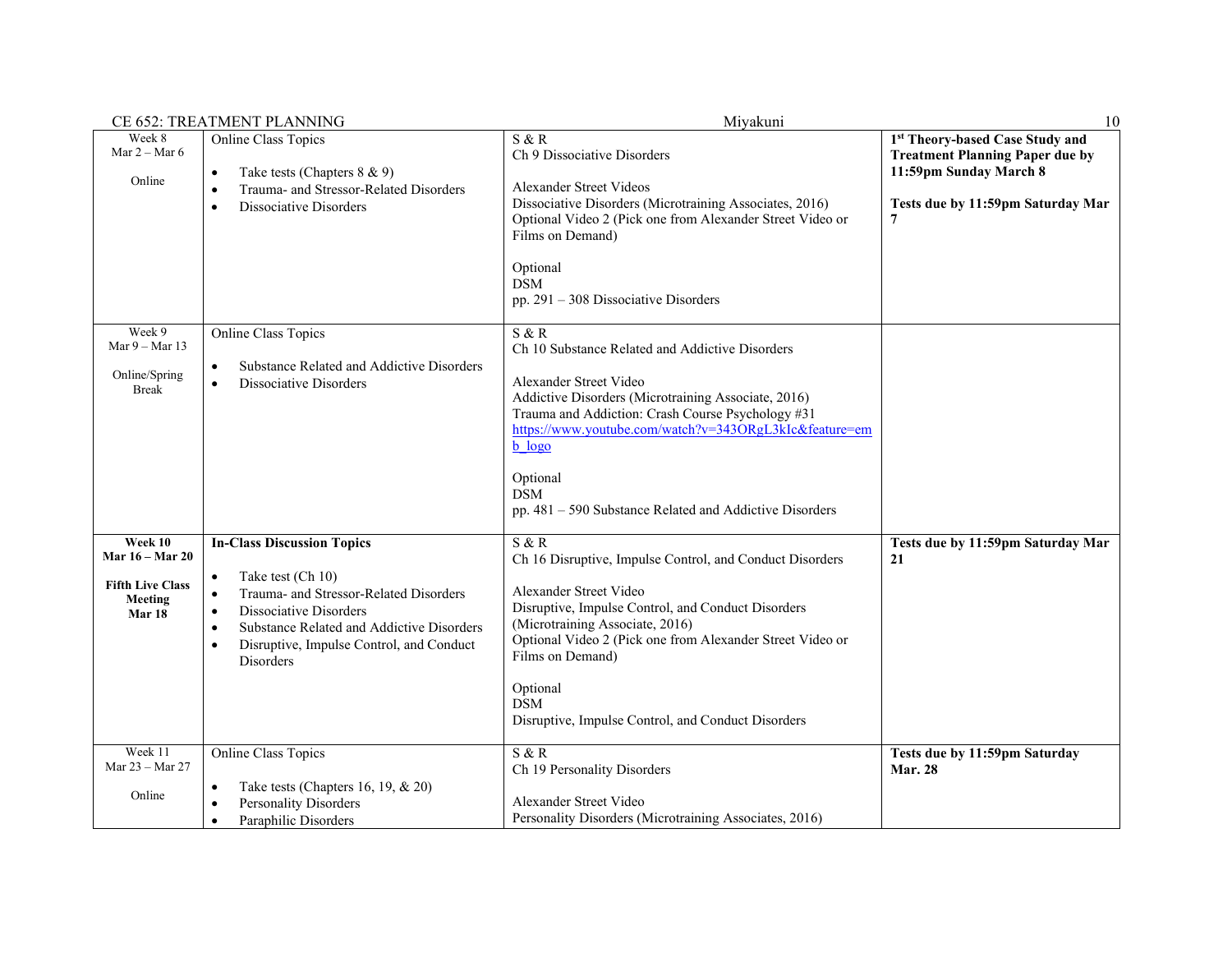|                                                                            | CE 652: TREATMENT PLANNING                                                                                                                                                                                                                                         | Miyakuni                                                                                                                                                                                                                                                                                                                                                                                                                                                                                                                                                                                                       | 11                                      |
|----------------------------------------------------------------------------|--------------------------------------------------------------------------------------------------------------------------------------------------------------------------------------------------------------------------------------------------------------------|----------------------------------------------------------------------------------------------------------------------------------------------------------------------------------------------------------------------------------------------------------------------------------------------------------------------------------------------------------------------------------------------------------------------------------------------------------------------------------------------------------------------------------------------------------------------------------------------------------------|-----------------------------------------|
|                                                                            |                                                                                                                                                                                                                                                                    | Personality Disorders: Crash Course Psychology #34<br>https://www.youtube.com/watch?v=4E1JiDFxFGk&feature=em<br>$b$ $logo$<br>Optional<br><b>DSM</b><br>pp. $645 - 684$ Personality Disorders<br>pp. 685 - 708 Paraphilic Disorders                                                                                                                                                                                                                                                                                                                                                                            |                                         |
| Week 12<br>Mar $30 - Apr 3$<br><b>Sixth Live Class</b><br>Meeting<br>Apr 1 | <b>In-Class Discussion Topics</b><br>Disruptive, Impulse Control, and Conduct<br>$\bullet$<br>Disorders<br>Personality Disorders<br>$\bullet$<br>Paraphilic Disorders<br>$\bullet$                                                                                 | S & R<br>Ch 18 Neurocognitive Disorders<br>Alexander Street Video<br>Alzheimer Disease & Related Disorders (National Educational<br>Video, inc., 2016)<br>Optional Video 2 (Pick one from Alexander Street Video or<br>Films on Demand)<br>Optional<br><b>DSM</b>                                                                                                                                                                                                                                                                                                                                              |                                         |
| Week 13<br>Apr $6 -$ Apr $10$<br>Online                                    | Online Class Topics<br>Complete tests (Chapters 18, & 10-12)<br>$\bullet$<br>Neurocognitive Disorders<br>$\bullet$<br>Somatic Symptom and Related Disorders<br>$\bullet$<br>Feeding and Eating Disorders<br>$\bullet$<br><b>Elimination Disorders</b><br>$\bullet$ | pp. $715 - 732$ Neurocognitive Disorders<br>S & R<br>Ch 10 Somatic Symptom and Related Disorders<br>Ch 11Feeding and Eating Disorders<br>Ch 12 Elimination Disorders<br>Alexander Street Videos<br>Somatic Symptoms & Related Disorders (Microtraining<br>Associate, 2016)<br>Eating Disorders (Microtraining Associate, 2016)<br><b>Eating Disorders: Role-Play of a Therapy Session (Manitou</b><br><b>Communication, 2006)</b><br>Optional<br><b>DSM</b><br>pp. 309 - 328 Somatic Symptom and Related Disorders<br>pp. 329 - 360 Feeding and Eating Disorders<br>pp. 355 - 360 Elimination Disorders (skim) | Tests due by 11:59pm Saturday Apr<br>11 |
| Week 14<br>Apr 13 – Apr 17                                                 | <b>In-Class Discussion Topics</b>                                                                                                                                                                                                                                  | S & R<br>Ch 14 Sexual Dysfunction (skim)                                                                                                                                                                                                                                                                                                                                                                                                                                                                                                                                                                       |                                         |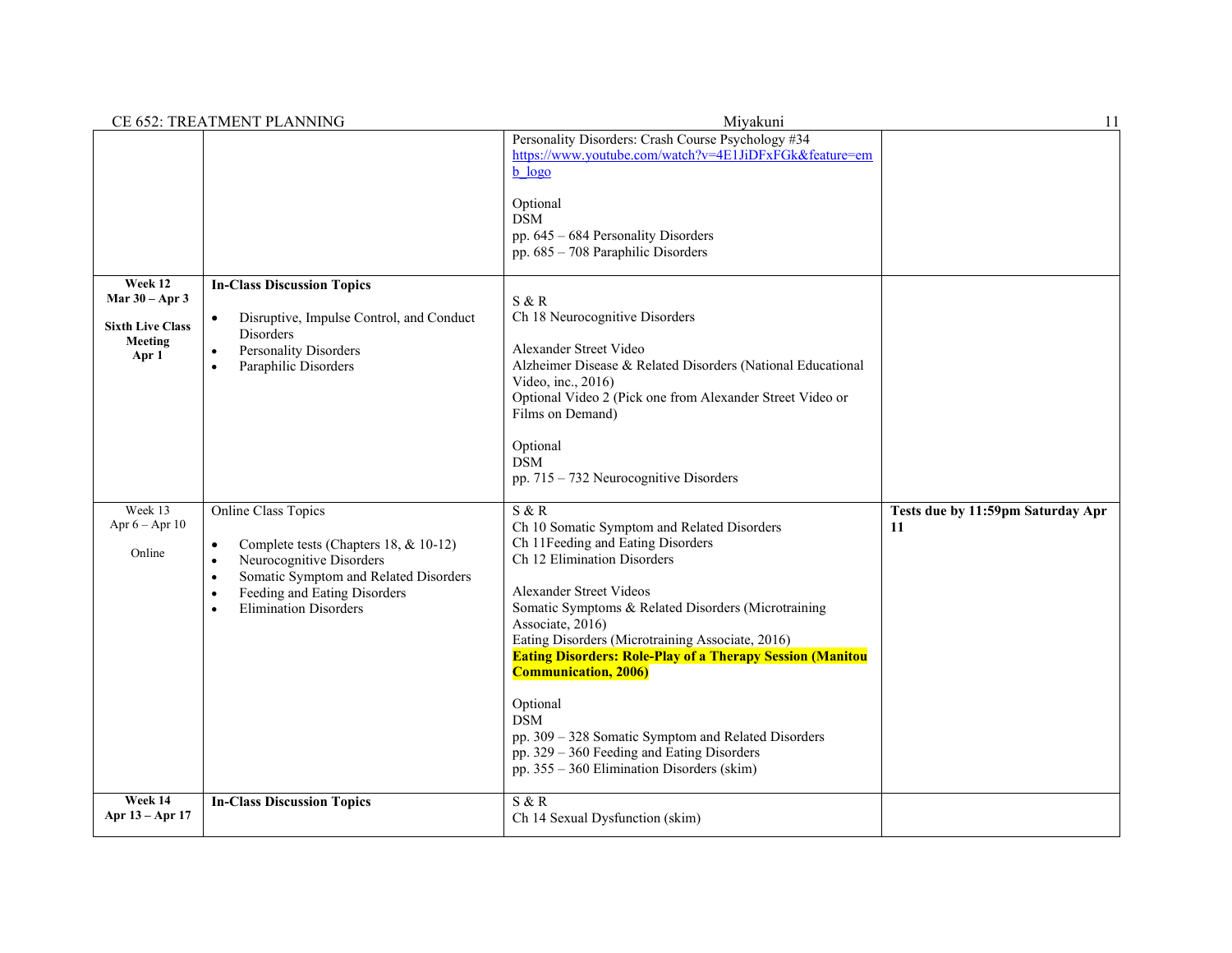|                                                                           | CE 652: TREATMENT PLANNING                                                                                                                                                                                                                                        | Miyakuni                                                                                                                                                                                                                                                                                                                                                                                                                                                                                 | 12                                                                                                                 |
|---------------------------------------------------------------------------|-------------------------------------------------------------------------------------------------------------------------------------------------------------------------------------------------------------------------------------------------------------------|------------------------------------------------------------------------------------------------------------------------------------------------------------------------------------------------------------------------------------------------------------------------------------------------------------------------------------------------------------------------------------------------------------------------------------------------------------------------------------------|--------------------------------------------------------------------------------------------------------------------|
| <b>Seventh Live</b><br><b>Class Meeting</b><br><b>Apr 15</b>              | Neurocognitive Disorders<br>$\bullet$<br>Eating Disorders (Anorexia, Bulimia, Binge-<br>$\bullet$<br>Eating)<br>Somatic Symptoms & Related Disorders<br>$\bullet$<br>$\bullet$                                                                                    | Ch 15 Gender Dysphoria<br>Alexander Street Videos<br>Sexual Dysfunction (Microtraining Associates, 2016)<br>Gender Dysphoria (Microtraining Associates, 2016)<br><b>Films on Demand</b><br><b>Growing up Trans</b><br>Optional<br><b>DSM</b><br>pp. 423 - 450 Sexual Dysfunctions (skim)<br>pp. 451 - 468 Gender Dysphoria                                                                                                                                                               |                                                                                                                    |
| Week 15<br>Apr $20 -$ Apr 24<br>Online                                    | Online Class Topics<br>Complete tests (Ch 14, 15, 13, 12)<br>$\bullet$<br>Sexual Dysfunction<br>٠<br>Gender Dysphoria<br>$\bullet$<br>Sleep-Wake Disorders<br>$\bullet$                                                                                           | S & R<br>Ch 13 Sleep-Wake Disorders<br>Ch 12 Elimination Disorders<br>Alexander Street Video<br>Sleep Disorders (Microtraining Associate, 2016)<br>Optional Video 2 (Pick one from Alexander Street Video or<br>Films on Demand)<br>Optional<br><b>DSM</b><br>pp. 361 - 422 Sleep-Wake Disorders<br>pp. 355 - 360 Elimination Disorders<br><b>Alexander Street Videos</b><br>Eating Disorders (Microtraining Associates, 2016)<br>Elimination Disorders (Microtraining Associates, 2016) | Tests due by 11:59pm Saturday Apr<br>25                                                                            |
| Week 16<br>Apr 27 - May 1<br><b>Eight Live Class</b><br>Meeting<br>Apr 29 | <b>In-Class Discussion Topics</b><br><b>Sexual Disfunctions</b><br>$\bullet$<br>Gender Dysphoria<br>$\bullet$<br>Neutral v. Affirming Counseling and<br>$\bullet$<br>treatment approach<br><b>Elimination Disorders</b><br>$\bullet$<br>Sleep-Wake Disorders<br>٠ |                                                                                                                                                                                                                                                                                                                                                                                                                                                                                          | 2 <sup>nd</sup> Theory-based Case Study and<br><b>Treatment Planning Paper due by</b><br>11:59pm Saturday April 26 |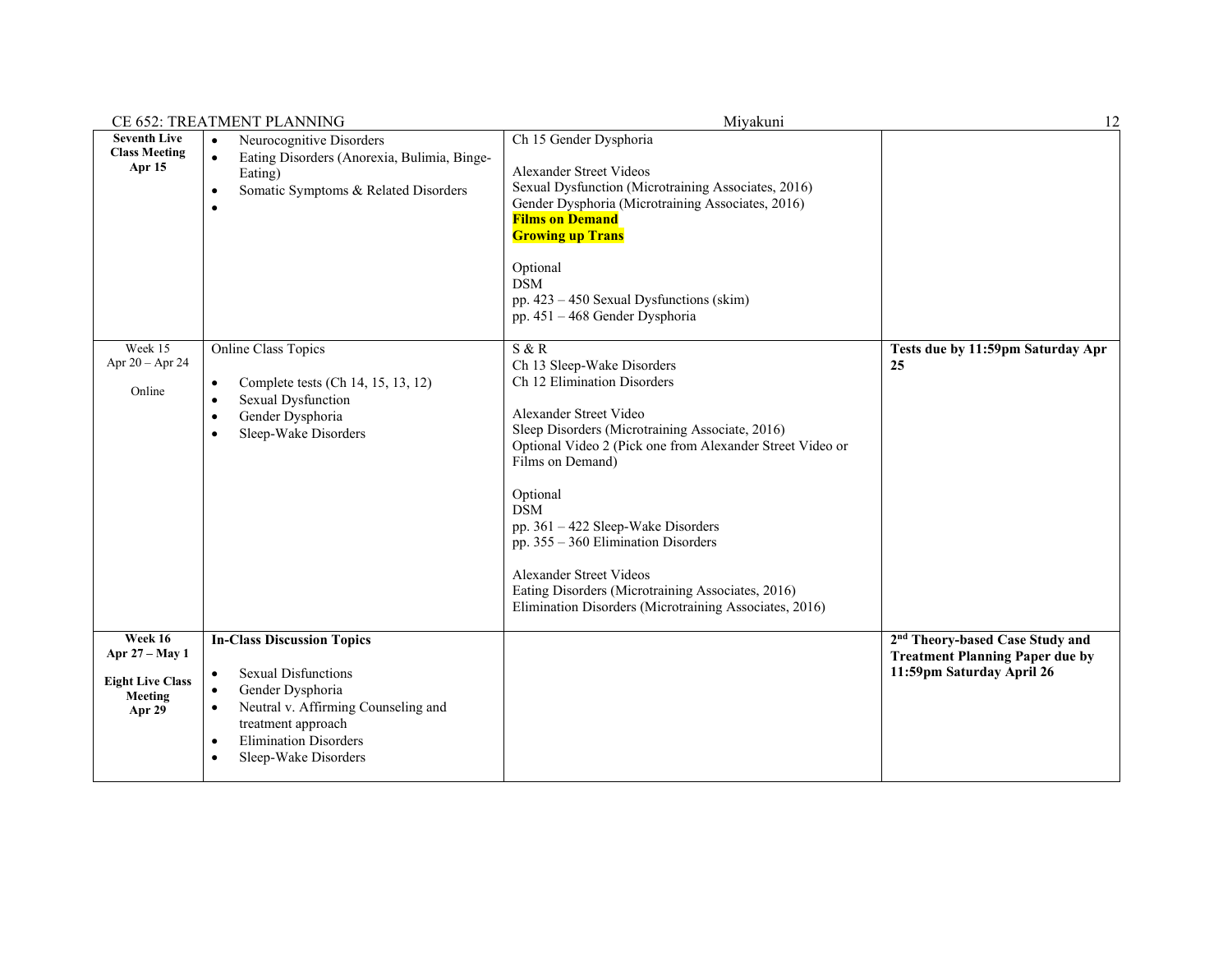## CE 652: TREATMENT PLANNING Miyakuni 13

## **Appendix I: DSM-5 Initial Assessment Form**

DIRECTIONS: Briefly summarize (typed only) and **write at least 2-3 full sentences for each section.** 

| <b>Case Presentation</b>                                                                                 |
|----------------------------------------------------------------------------------------------------------|
| Demographic information (sex, age, ethnic background, physical characteristics, disability, etc.):       |
|                                                                                                          |
|                                                                                                          |
|                                                                                                          |
| Chief Complaint(s) / Presenting Problem(s): (What is the client's cultural definition of the "Problem"?) |
|                                                                                                          |
|                                                                                                          |
| <b>History of Presenting Illness(s):</b>                                                                 |
|                                                                                                          |
|                                                                                                          |
|                                                                                                          |
| <b>Past Psychiatric History:</b>                                                                         |
|                                                                                                          |
|                                                                                                          |
| <b>Current Medication:</b>                                                                               |
|                                                                                                          |
|                                                                                                          |
| <b>Medical History:</b>                                                                                  |
|                                                                                                          |
|                                                                                                          |
|                                                                                                          |
| <b>Developmental History:</b>                                                                            |
|                                                                                                          |
|                                                                                                          |
| <b>Social History:</b>                                                                                   |
|                                                                                                          |
|                                                                                                          |
| <b>Family History:</b>                                                                                   |
|                                                                                                          |
|                                                                                                          |
|                                                                                                          |
| <b>Substance Abuse History:</b>                                                                          |
|                                                                                                          |
|                                                                                                          |
| <b>Education / Employment History:</b>                                                                   |
|                                                                                                          |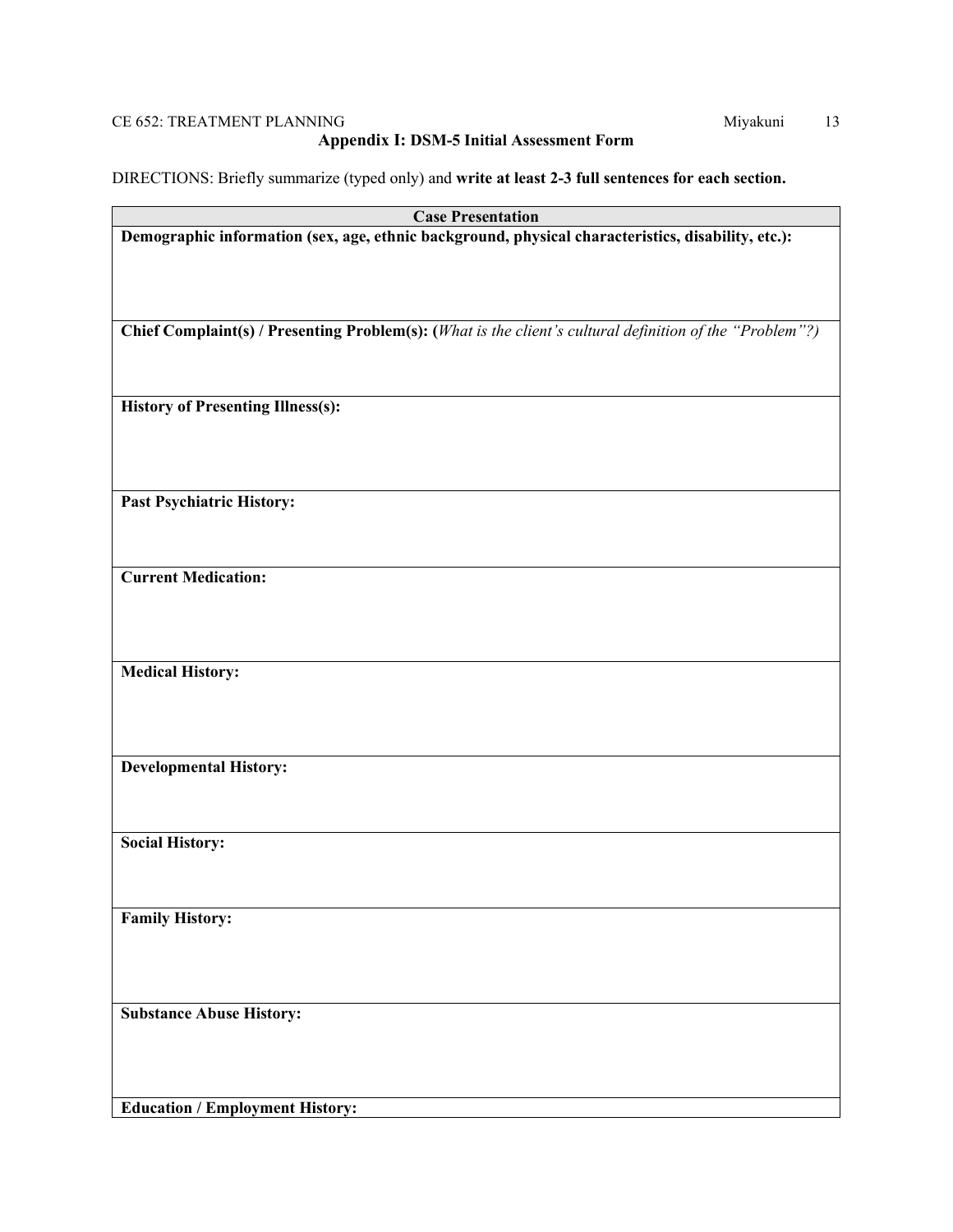| Risk Factors (Detail here any suicidal ideation, homicidal ideation, delusions, hallucinations, history |  |
|---------------------------------------------------------------------------------------------------------|--|
| of abuse or neglect):                                                                                   |  |
|                                                                                                         |  |
|                                                                                                         |  |
| Client's cultural factors affecting coping and help seeking:                                            |  |
|                                                                                                         |  |
|                                                                                                         |  |
|                                                                                                         |  |
| <b>Client's Successes, Strengths and Resources:</b>                                                     |  |
|                                                                                                         |  |
|                                                                                                         |  |
| <b>Mental Status Exam:</b>                                                                              |  |
|                                                                                                         |  |
|                                                                                                         |  |
|                                                                                                         |  |
| <b>Diagnostic Formulation</b>                                                                           |  |
| <b>DSM-5 Diagnosis:</b>                                                                                 |  |
|                                                                                                         |  |
| <b>Rationale for Diagnosis:</b>                                                                         |  |
|                                                                                                         |  |
| <b>Additional Rule-Out Diagnosis:</b>                                                                   |  |
|                                                                                                         |  |
| <b>Treatment Recommendation:</b>                                                                        |  |
|                                                                                                         |  |

## **Appendix II**

## **Mental Status Exam**

|  | 1. Mental Health Assessment (Check all that apply) |  |
|--|----------------------------------------------------|--|
|  |                                                    |  |

|  | Height: $\Box$ Short | $\Box$ Medium | $\Box$ Tall |
|--|----------------------|---------------|-------------|
|--|----------------------|---------------|-------------|

|  |  |  | Build: Thin Slim Medium Stocky Obese |  |  |
|--|--|--|--------------------------------------|--|--|
|--|--|--|--------------------------------------|--|--|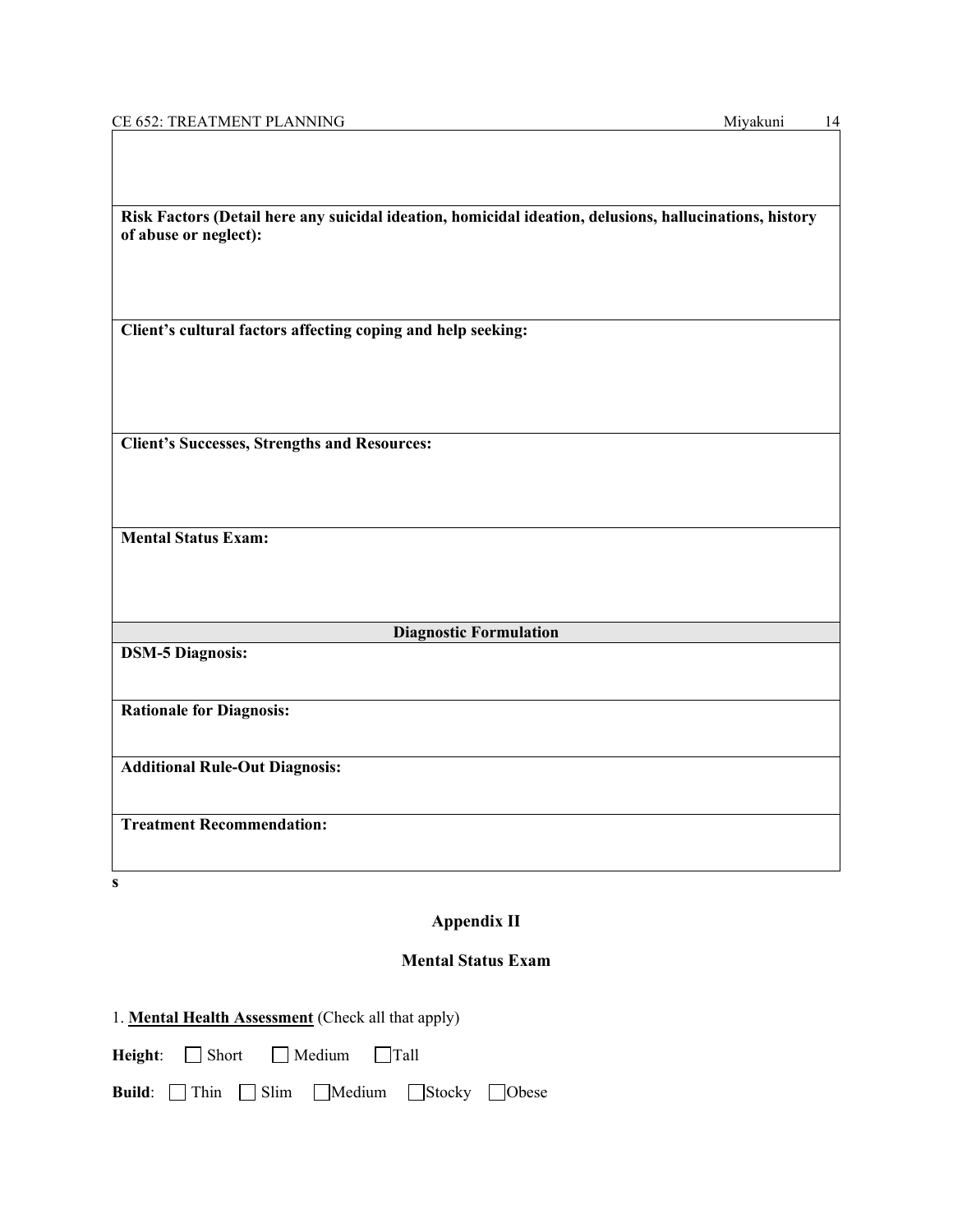## CE 652: TREATMENT PLANNING Miyakuni 15

| 1yakuni |  |
|---------|--|
|         |  |

| Appropriate<br>$\Box$ Meticulous $\Box$ Eccentric<br>Disheveled<br><b>Dress:</b>                                                                                                                                                                                                                                                  |
|-----------------------------------------------------------------------------------------------------------------------------------------------------------------------------------------------------------------------------------------------------------------------------------------------------------------------------------|
| $\Box$ Appropriate $\Box$ Sad<br><b>Facial Expression:</b><br>Happy<br>Angry<br>Flat<br>$\mathbf{I}$                                                                                                                                                                                                                              |
| $\Box$ Appropriate $\Box$ Meticulous<br>Dirty<br>$\Box$ Poor<br>Grooming:<br><b>Bizarre</b>                                                                                                                                                                                                                                       |
| Remarks/Comments:                                                                                                                                                                                                                                                                                                                 |
|                                                                                                                                                                                                                                                                                                                                   |
| 2. Observed Behaviors and Attitudes:                                                                                                                                                                                                                                                                                              |
| Critical<br>Appropriate/Acceptable<br>Suspicious<br>Irritable<br>Evasive<br>Defensive<br>Disinterested<br>Guarded<br>Manipulative<br>Frightened<br>Rejecting<br>Impulsive<br>Argumentative<br>Silly<br>Naïve<br>Dramatic<br>Aggressive<br>Passive<br>Hostile<br>Dependent<br>Overly cooperative<br>Withdrawn<br>Remarks/Comments: |
|                                                                                                                                                                                                                                                                                                                                   |
| 3. Observed Motor Activity:<br>Within normal limits<br>Over activity $\Box$ Retardation<br>Tremor<br>Poor coordination<br>Repetitive act<br>Posturing<br>Tics<br>Echoproxic<br>Grimacing<br>Gestures<br>Remarks/Comments:                                                                                                         |
| Shuffling<br>GAIT:<br>Stiff $\vert$<br>Awkward<br>No impairment apparent<br>Staggering<br>Heavy<br>Remarks/Comments:                                                                                                                                                                                                              |
| 4. Mood & Affect (Mood is subjective-client reported. Affect is observed):                                                                                                                                                                                                                                                        |
| Mood: $\Box$ Normal $\Box$ Elevated $\Box$ Dysphoric $\Box$ Euphoric $\Box$ Anxious $\Box$ Irritable<br>$\Box$ Expansive                                                                                                                                                                                                          |
| Affect: <b>□</b> Broad ■ Restricted ■ Blunted ■ Flat ■ Inappropriate ■ Appropriate                                                                                                                                                                                                                                                |
| Remarks/Comments:                                                                                                                                                                                                                                                                                                                 |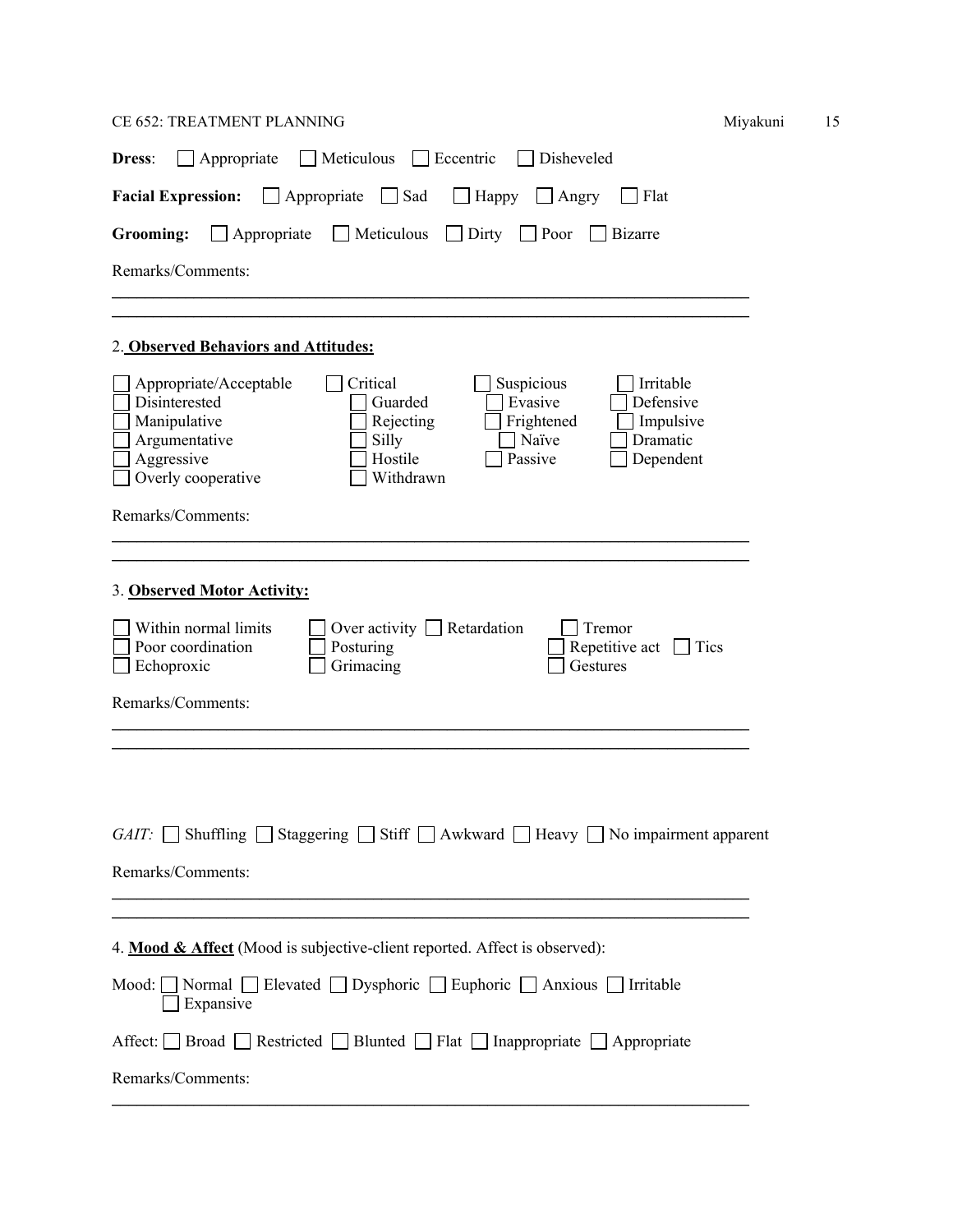#### CE 652: TREATMENT PLANNING **Mixamus** 16

5. **Speech** (Refers to the manner of speech, not the content of speech): Normal rate/volume D Pressured Rambling Stammering<br>
Verbigeration D Echolalia Slurred D Loud Verbigeration **Echolalia** Slurred 
Loud Foreign accent Monotone Mutism Soft Remarks/Comments:  $\mathcal{L}_\mathcal{L} = \{ \mathcal{L}_\mathcal{L} = \{ \mathcal{L}_\mathcal{L} = \{ \mathcal{L}_\mathcal{L} = \{ \mathcal{L}_\mathcal{L} = \{ \mathcal{L}_\mathcal{L} = \{ \mathcal{L}_\mathcal{L} = \{ \mathcal{L}_\mathcal{L} = \{ \mathcal{L}_\mathcal{L} = \{ \mathcal{L}_\mathcal{L} = \{ \mathcal{L}_\mathcal{L} = \{ \mathcal{L}_\mathcal{L} = \{ \mathcal{L}_\mathcal{L} = \{ \mathcal{L}_\mathcal{L} = \{ \mathcal{L}_\mathcal{$  $\mathcal{L}_\mathcal{L} = \mathcal{L}_\mathcal{L} = \mathcal{L}_\mathcal{L} = \mathcal{L}_\mathcal{L} = \mathcal{L}_\mathcal{L} = \mathcal{L}_\mathcal{L} = \mathcal{L}_\mathcal{L} = \mathcal{L}_\mathcal{L} = \mathcal{L}_\mathcal{L} = \mathcal{L}_\mathcal{L} = \mathcal{L}_\mathcal{L} = \mathcal{L}_\mathcal{L} = \mathcal{L}_\mathcal{L} = \mathcal{L}_\mathcal{L} = \mathcal{L}_\mathcal{L} = \mathcal{L}_\mathcal{L} = \mathcal{L}_\mathcal{L}$ 6. **Thought Processes** (continuity of thought processes; associations between ideas): Within normal limits  $\Box$  Blocking  $\Box$  Circumstantial  $\Box$  Clanging Flight of ideas  $\Box$  Tangential  $\Box$  Indecision  $\Box$  Perseveration Loose associations Remarks/Comments:  $\mathcal{L}_\mathcal{L} = \mathcal{L}_\mathcal{L} = \mathcal{L}_\mathcal{L} = \mathcal{L}_\mathcal{L} = \mathcal{L}_\mathcal{L} = \mathcal{L}_\mathcal{L} = \mathcal{L}_\mathcal{L} = \mathcal{L}_\mathcal{L} = \mathcal{L}_\mathcal{L} = \mathcal{L}_\mathcal{L} = \mathcal{L}_\mathcal{L} = \mathcal{L}_\mathcal{L} = \mathcal{L}_\mathcal{L} = \mathcal{L}_\mathcal{L} = \mathcal{L}_\mathcal{L} = \mathcal{L}_\mathcal{L} = \mathcal{L}_\mathcal{L}$  $\mathcal{L}_\mathcal{L} = \mathcal{L}_\mathcal{L} = \mathcal{L}_\mathcal{L} = \mathcal{L}_\mathcal{L} = \mathcal{L}_\mathcal{L} = \mathcal{L}_\mathcal{L} = \mathcal{L}_\mathcal{L} = \mathcal{L}_\mathcal{L} = \mathcal{L}_\mathcal{L} = \mathcal{L}_\mathcal{L} = \mathcal{L}_\mathcal{L} = \mathcal{L}_\mathcal{L} = \mathcal{L}_\mathcal{L} = \mathcal{L}_\mathcal{L} = \mathcal{L}_\mathcal{L} = \mathcal{L}_\mathcal{L} = \mathcal{L}_\mathcal{L}$ 7. **Thought Content**: Nithin normal limits **Phobias** Phobias **Phobias** Obsessive ideas Feelings of unreality<br>
Somatic complaints<br>
Suspiciousness<br>
Suspiciousness<br>
Nagical thinking Somatic complaints Suspiciousness Magical thinking<br>
Feelings of persecution Guilt Illogical thinking  $\Box$  Feelings of persecution  $\Box$  Guilt Remarks/Comments:  $\mathcal{L}_\text{max}$  and  $\mathcal{L}_\text{max}$  and  $\mathcal{L}_\text{max}$  and  $\mathcal{L}_\text{max}$  and  $\mathcal{L}_\text{max}$  and  $\mathcal{L}_\text{max}$  $\mathcal{L}_\mathcal{L} = \{ \mathcal{L}_\mathcal{L} = \{ \mathcal{L}_\mathcal{L} = \{ \mathcal{L}_\mathcal{L} = \{ \mathcal{L}_\mathcal{L} = \{ \mathcal{L}_\mathcal{L} = \{ \mathcal{L}_\mathcal{L} = \{ \mathcal{L}_\mathcal{L} = \{ \mathcal{L}_\mathcal{L} = \{ \mathcal{L}_\mathcal{L} = \{ \mathcal{L}_\mathcal{L} = \{ \mathcal{L}_\mathcal{L} = \{ \mathcal{L}_\mathcal{L} = \{ \mathcal{L}_\mathcal{L} = \{ \mathcal{L}_\mathcal{$ 8. **Memory:**  $\Box$  Good  $\Box$  Fair  $\Box$  Poor  $\Box$  Unable to determine Recent memory:  $\Box$  Good  $\Box$  Fair  $\Box$  Poor  $\Box$  Unable to determine Remote memory:  $\Box$  Good  $\Box$  Fair  $\Box$  Poor  $\Box$  Unable to determine Remarks/Comments:  $\mathcal{L}_\mathcal{L} = \mathcal{L}_\mathcal{L} = \mathcal{L}_\mathcal{L} = \mathcal{L}_\mathcal{L} = \mathcal{L}_\mathcal{L} = \mathcal{L}_\mathcal{L} = \mathcal{L}_\mathcal{L} = \mathcal{L}_\mathcal{L} = \mathcal{L}_\mathcal{L} = \mathcal{L}_\mathcal{L} = \mathcal{L}_\mathcal{L} = \mathcal{L}_\mathcal{L} = \mathcal{L}_\mathcal{L} = \mathcal{L}_\mathcal{L} = \mathcal{L}_\mathcal{L} = \mathcal{L}_\mathcal{L} = \mathcal{L}_\mathcal{L}$ \_\_\_\_\_\_\_\_\_\_\_\_\_\_\_\_\_\_\_\_\_\_\_\_\_\_\_\_\_\_\_\_\_\_\_\_\_\_\_\_\_\_\_\_\_\_\_\_\_\_\_\_\_\_\_\_\_\_\_\_\_\_\_\_\_\_\_\_\_\_\_\_\_\_\_\_\_\_ 9. **Orientation:** No Impairment *Not oriented to:* Person Place Time Remarks/Comments:  $\mathcal{L}_\mathcal{L} = \mathcal{L}_\mathcal{L} = \mathcal{L}_\mathcal{L} = \mathcal{L}_\mathcal{L} = \mathcal{L}_\mathcal{L} = \mathcal{L}_\mathcal{L} = \mathcal{L}_\mathcal{L} = \mathcal{L}_\mathcal{L} = \mathcal{L}_\mathcal{L} = \mathcal{L}_\mathcal{L} = \mathcal{L}_\mathcal{L} = \mathcal{L}_\mathcal{L} = \mathcal{L}_\mathcal{L} = \mathcal{L}_\mathcal{L} = \mathcal{L}_\mathcal{L} = \mathcal{L}_\mathcal{L} = \mathcal{L}_\mathcal{L}$  $\mathcal{L}_\mathcal{L} = \mathcal{L}_\mathcal{L} = \mathcal{L}_\mathcal{L} = \mathcal{L}_\mathcal{L} = \mathcal{L}_\mathcal{L} = \mathcal{L}_\mathcal{L} = \mathcal{L}_\mathcal{L} = \mathcal{L}_\mathcal{L} = \mathcal{L}_\mathcal{L} = \mathcal{L}_\mathcal{L} = \mathcal{L}_\mathcal{L} = \mathcal{L}_\mathcal{L} = \mathcal{L}_\mathcal{L} = \mathcal{L}_\mathcal{L} = \mathcal{L}_\mathcal{L} = \mathcal{L}_\mathcal{L} = \mathcal{L}_\mathcal{L}$ 

\_\_\_\_\_\_\_\_\_\_\_\_\_\_\_\_\_\_\_\_\_\_\_\_\_\_\_\_\_\_\_\_\_\_\_\_\_\_\_\_\_\_\_\_\_\_\_\_\_\_\_\_\_\_\_\_\_\_\_\_\_\_\_\_\_\_\_\_\_\_\_\_\_\_\_\_\_\_

10**. Insight into Problems/Illness**: